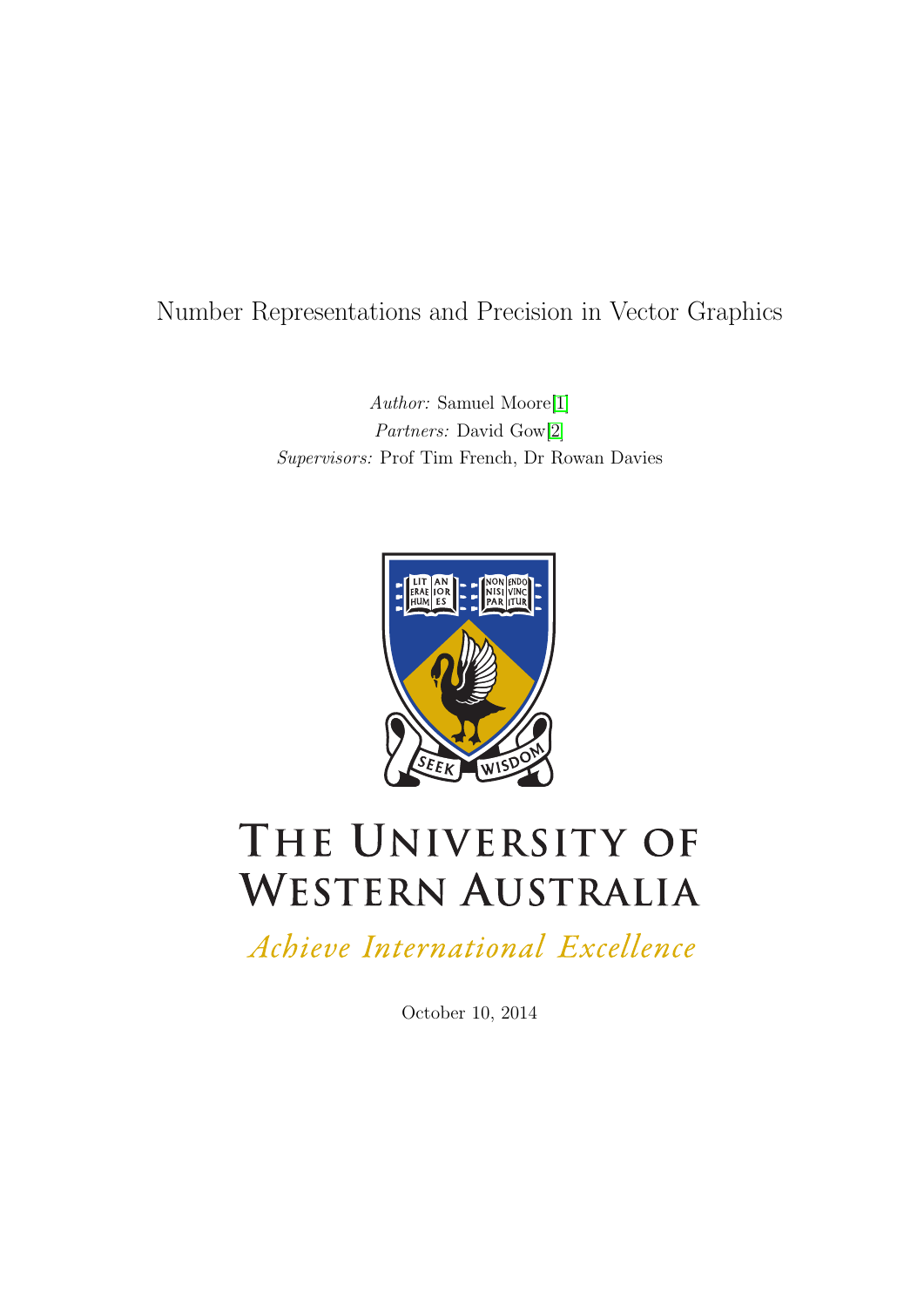## Abstract

Early document formats such as PostScript were motivated by a desire to print text and visual information onto a static paper medium. Although documents are increasingly viewed digitally, modern standards including PDF and SVG are still largely based upon this model. Digital document viewers are able to scale a subregion of the document to fit the display. However, coordinates of graphics primitives are typically represented with IEEE-754 floating point numbers. This places limits on the precision with which primitives in the document can be specified and rendered.

We have implemented a minimal SVG viewer, with which we have compared a number of approaches to achieving arbitrary precision document formats. We demonstrate the trade off between performance and precision with alternative number representations including arbitrary precision floats, rationals, and IEEE-754 fixed precision floats. We also consider approaches to increasing the precision that can be attained with IEEE-754 floats.

Keywords: document formats, precision, floating point, vector images, graphics, OpenGL, SDL2, PostScript, PDF, TEX, SVG, HTML5, Javascript

Note: This report is best viewed digitally as a PDF. The digital version is available at  $\langle$ <http://szmoore.net/ipdf/sam/thesis.pdf> $\rangle$ 

# Contents

|                |     | 1 Introduction |                   | 1              |
|----------------|-----|----------------|-------------------|----------------|
| $\overline{2}$ |     |                | Literature Review | $\bf{2}$       |
|                | 2.1 |                |                   | $\overline{2}$ |
|                | 2.2 |                |                   | 3              |
|                |     | 2.2.1          |                   | 3              |
|                |     | 2.2.2          |                   | $\overline{4}$ |
|                |     | 2.2.3          |                   | 5              |
|                |     | 2.2.4          |                   | 5              |
|                |     | 2.2.5          |                   | 6              |
|                | 2.3 |                |                   | 6              |
|                | 2.4 |                |                   | $\overline{7}$ |
|                |     | 2.4.1          |                   | 8              |
|                |     | 2.4.2          |                   | 8              |
|                |     | 2.4.3          |                   | 9              |
|                |     | 2.4.4          |                   | 9              |
|                |     | 2.4.5          |                   | 9              |
|                |     | 2.4.6          |                   | 9              |
|                |     | 2.4.7          |                   | 9              |
|                |     | 2.4.8          |                   | 10             |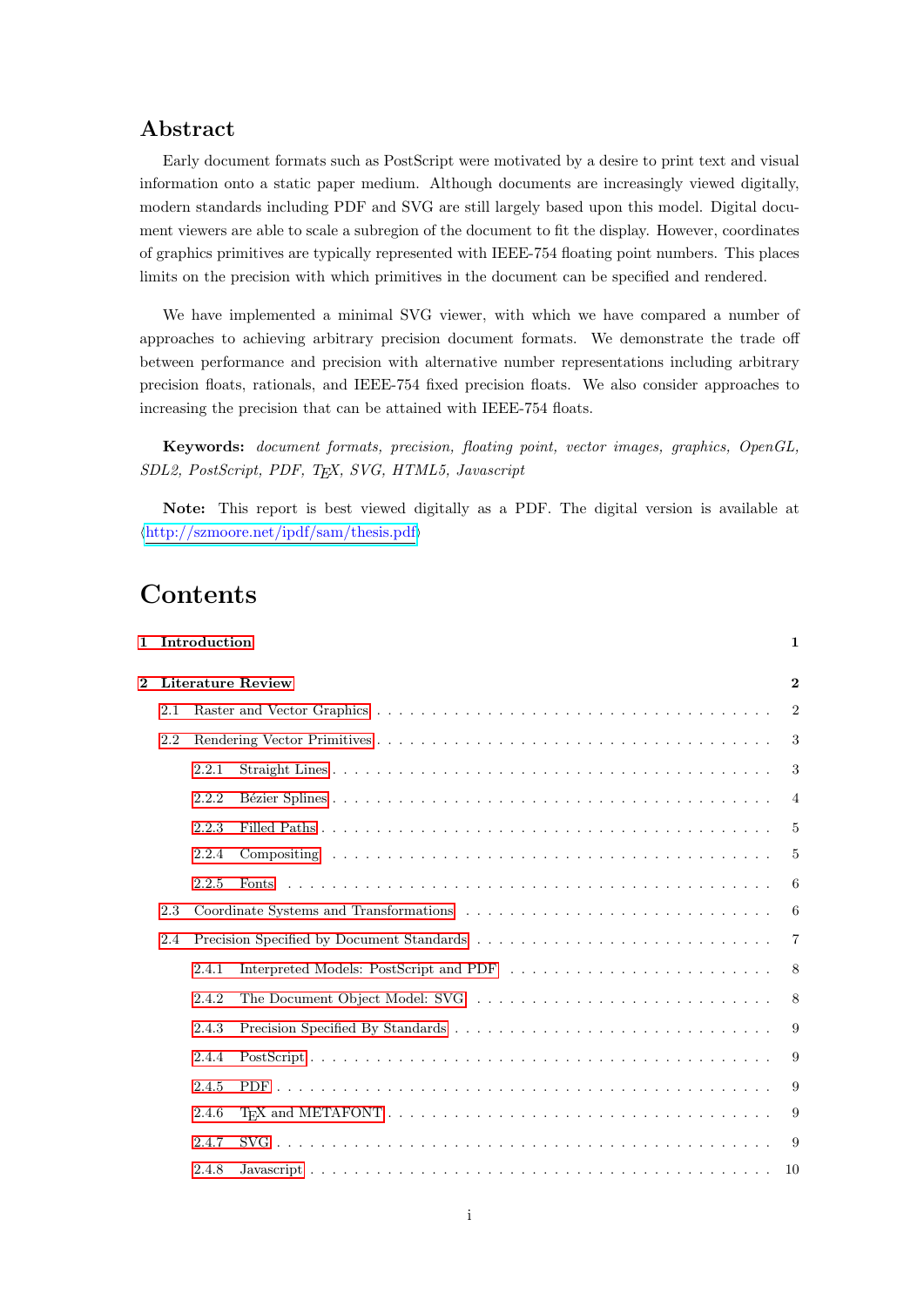|   | 2.5     |                                              |           |
|---|---------|----------------------------------------------|-----------|
|   | 2.6     |                                              | 10        |
|   |         | 2.6.1                                        | 11        |
|   |         | 2.6.2                                        | 12        |
|   |         | 2.6.3                                        | 13        |
|   |         | 2.6.4                                        | 13        |
|   |         | 2.6.5                                        | 14        |
|   | 2.7     |                                              | 14        |
|   | $2.8\,$ | Floating Point Operations on the CPU and GPU | 14        |
|   |         |                                              |           |
| 3 |         | <b>Methods and Design</b>                    | 16        |
|   | $3.1\,$ |                                              | 16        |
|   | $3.2\,$ |                                              | 16        |
|   | 3.3     |                                              | 16        |
|   | 3.4     |                                              | 17        |
|   | 3.5     |                                              | 17        |
|   | $3.6\,$ |                                              | 18        |
| 4 |         | <b>Results and Discussion</b>                | 19        |
|   | 4.1     |                                              | 19        |
|   |         | 4.1.1                                        | 19        |
|   |         | 4.1.2                                        | 19        |
|   |         | 4.1.3                                        | 20        |
|   | 4.2     |                                              | <b>20</b> |
|   |         | 4.2.1                                        | 21        |
|   |         |                                              | 21        |
|   |         | 4.2.3                                        | 22        |
|   | 4.3     |                                              | 22        |
| 5 |         | Conclusion                                   | 24        |
|   |         |                                              |           |

## [References](#page-28-2) 27

# List of Figures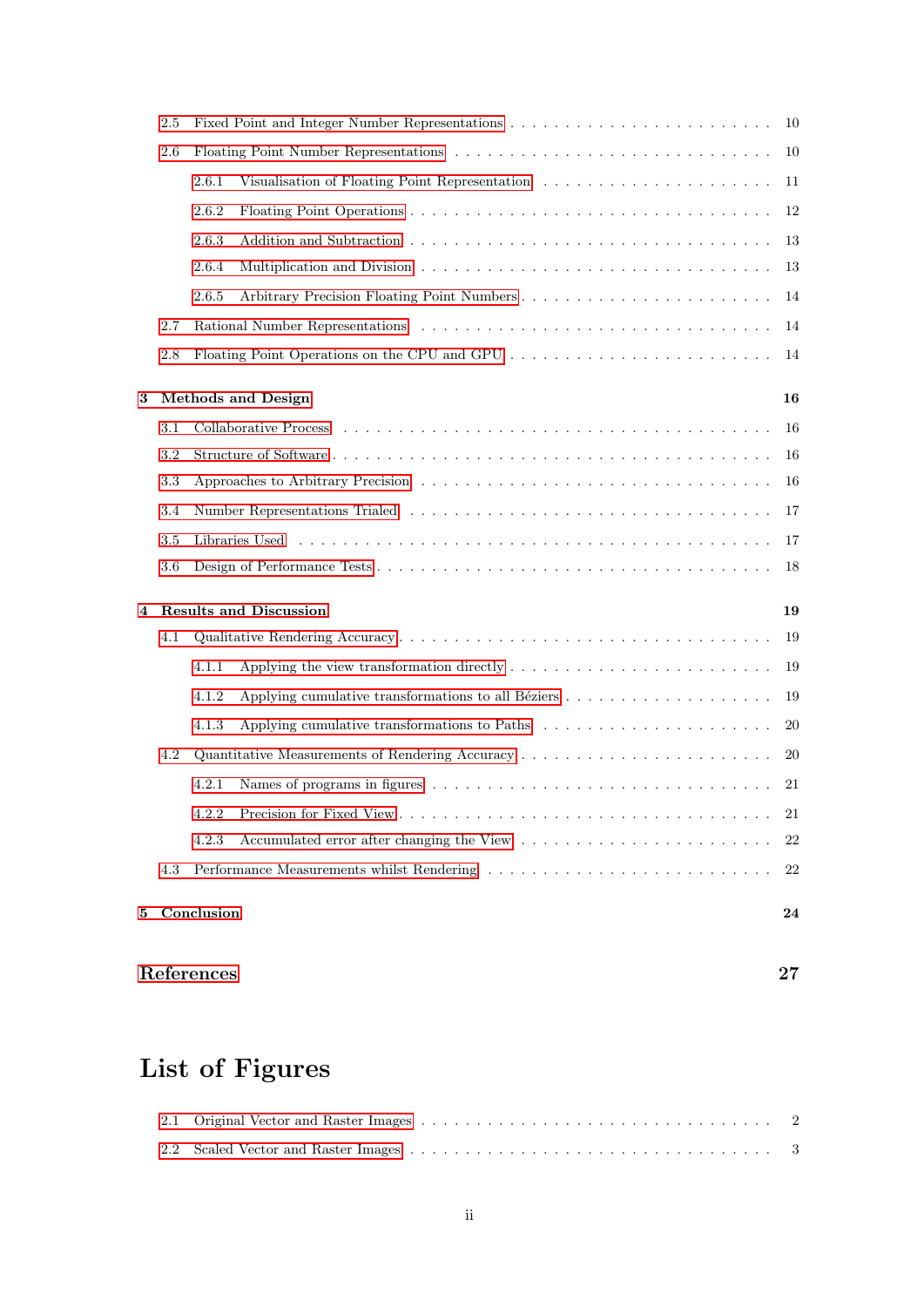| 2.3 |                                                                                                                                                |                |
|-----|------------------------------------------------------------------------------------------------------------------------------------------------|----------------|
| 2.4 | Constructing a Spline from two cubic Béziers (a) Showing the Control Points (b) Represen-<br>tations in SVG and PostScript (c) Rendered Spline | $\overline{5}$ |
| 2.5 | a) Vector glyph for the letter $Z$ b) Screenshot showing Bézier control points in Inkscape                                                     | -6             |
| 2.6 |                                                                                                                                                | 12             |
| 2.7 |                                                                                                                                                |                |
| 2.8 | Difference in evaluating $x^2 + y^2 < 1$ for the x86.64 and various GPUs The view bounds are                                                   | 15             |
| 4.1 | The vector image from Figure 2.1 under two different scales $\dots \dots \dots \dots \dots \dots$                                              | 19             |
| 4.2 | The effect of applying cumulative transformations to all Béziers                                                                               |                |
|     |                                                                                                                                                | -20            |
| 4.3 | Effect of cumulative transformations applied to Paths a) Path bounds represented using<br>floats b) Path bounds represented using Rationals    | 20             |
| 4.4 | Effect of applying $(2.7)$ to a grid of lines seperated by 1 pixel a) Near origin (denormals) b),                                              | 21             |
| 4.5 |                                                                                                                                                |                |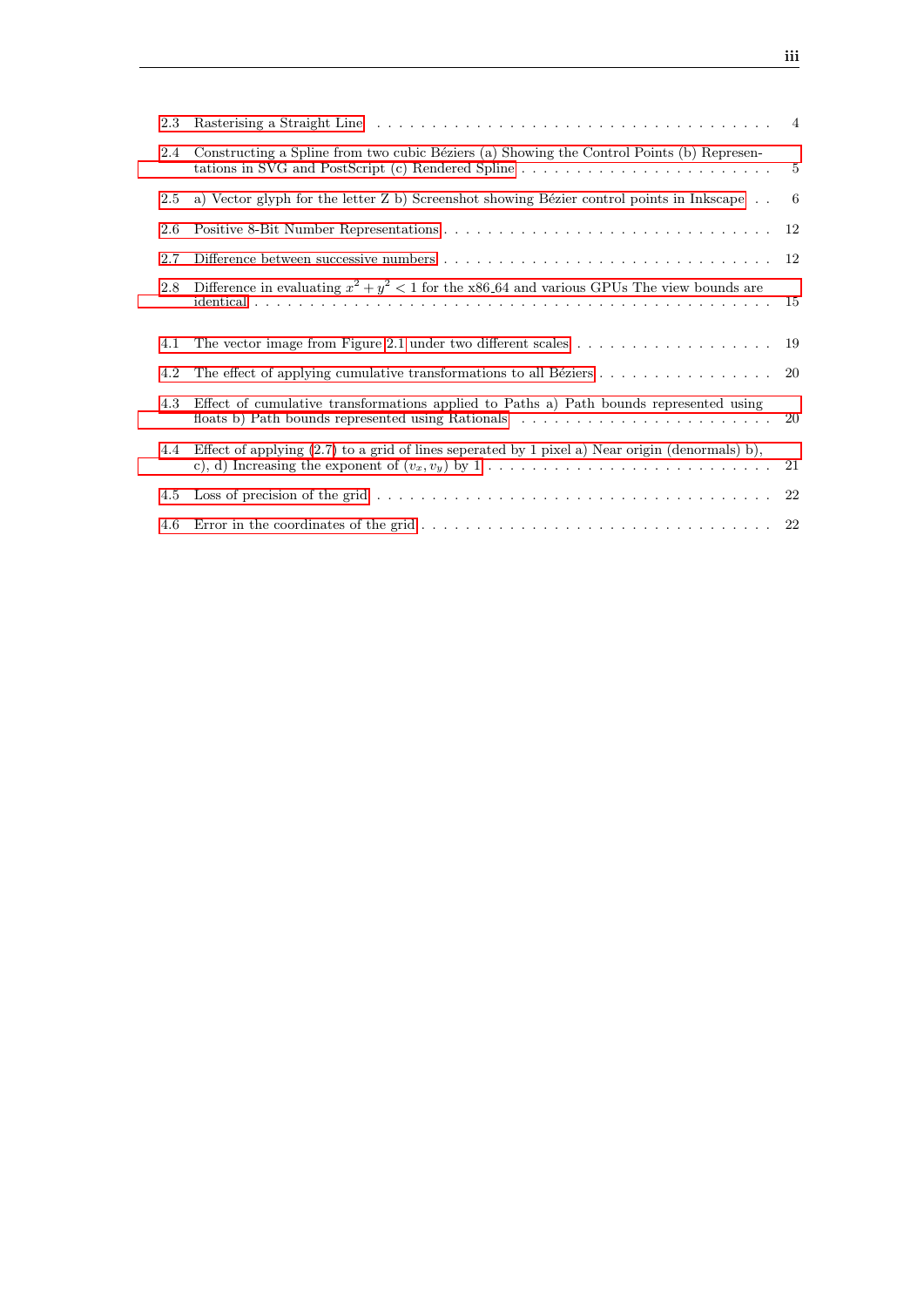# <span id="page-4-0"></span>1. Introduction

Early electronic document formats such as PostScript were motivated by a need to print documents onto a paper medium. In the PostScript standard, this lead to a model of the document as a program; a series of instructions to be executed by an interpreter which would result in "ink" being placed on "pages" of a fixed size[\[3\]](#page-28-3). The ubiquitous Portable Document Format (PDF) standard provides many enhancements to PostScript taking into account desktop publishing requirements[\[4\]](#page-28-4), but it is still fundamentally based on the same imaging model[\[5\]](#page-28-5). This idea of a document as a static "page" has lead to limitations on what could be achieved with a digital document viewers [\[6\]](#page-28-6).

As most digital display devices are smaller than physical paper medium, all useful viewers are able to "zoom" to a subset of the document. Vector graphics formats including PostScript, PDF and SVG support rasterisation at different zoom levels[\[3,](#page-28-3) [5,](#page-28-5) [7\]](#page-28-7), but the use of fixed precision floating point numbers causes problems due to imprecision either far from the origin, or at a high level of detail[\[8,](#page-28-8) [9\]](#page-28-9).

There are many possible applications for documents in which precision is unlimited. Several areas of use include: visualisation of extremely large or infinite data sets; visualisation of high precision numerical computations; digital artwork; computer aided design; and maps.

We have implemented a proof of concept document viewer compatable with a subset of the SVG standard, which has allowed us to explore the limitations of floating point arithmetic and possible approaches to achieving arbitrary precision document formats. Using the Rational representation of the GNU Multiple Precision (GMP) library[?] we are able to implement correct rendering of SVG test images seperated by arbitrary distances. We demonstrate the trade off between performance cost and the accuracy of rendering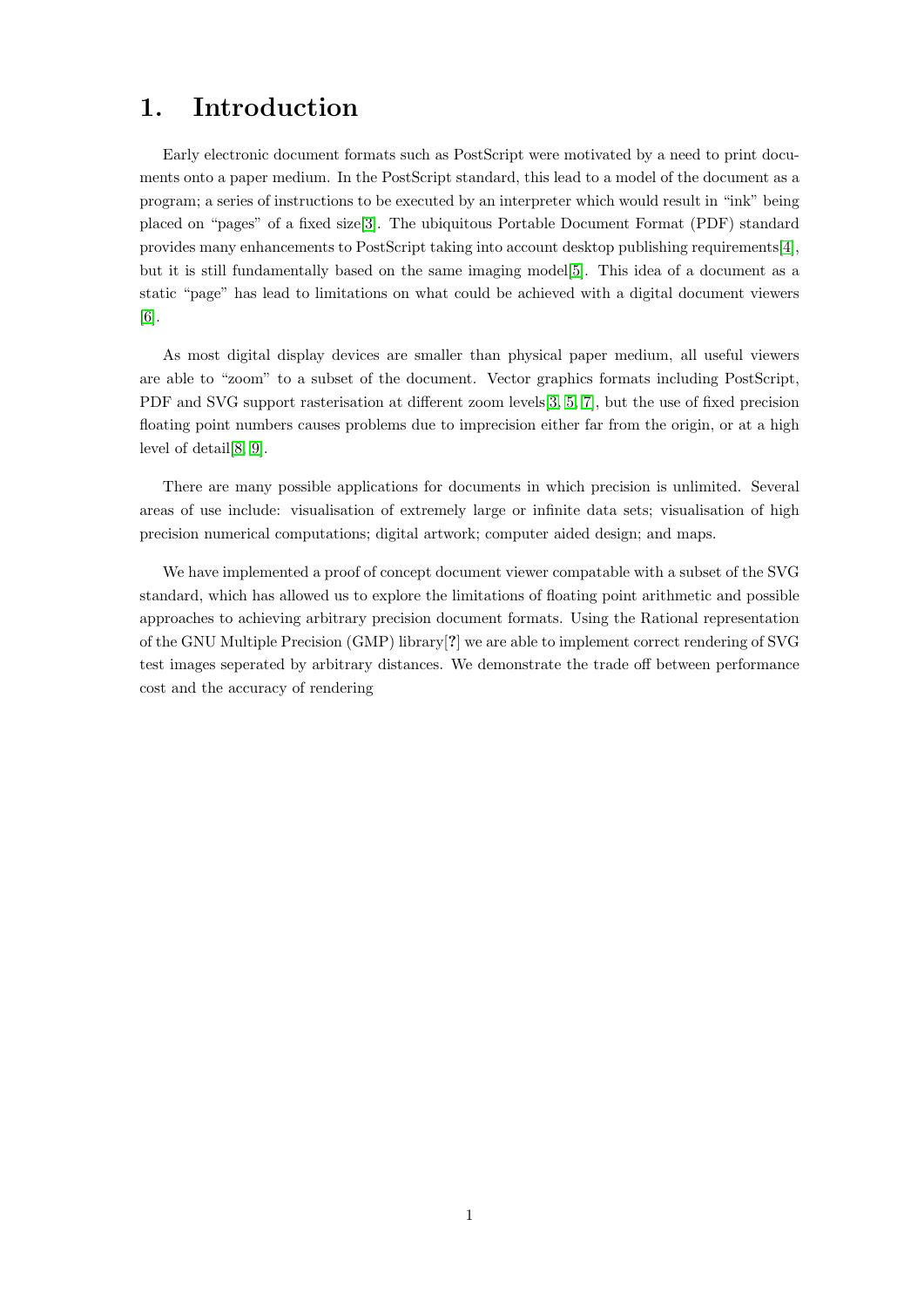# <span id="page-5-0"></span>2. Literature Review

<span id="page-5-1"></span>An overview will go here.

## 2.1 Raster and Vector Graphics

At a fundamental level everything that is seen on a display device is represented as either a vector or raster image. These images can be stored as stand alone documents or embedded within a more complex document format capable of containing many other types of information.

A raster image's structure closely matches it's representation as shown on modern display hardware; the image is represented as a grid of filled square "pixels". Each pixel is considered to be a filled square of the same size and contains information describing its colour. This representation is simple and also well suited to storing images as produced by cameras and scanners. The drawback of raster images is that by their very nature there can only be one level of detail; this is illustrated in Figures [2.1](#page-5-2) and [2.2.](#page-6-2)

A vector image contains information about the positioning and shading of geometric shapes. To display this image on modern display hardware, coordinates are transformed according to the view and then the image is converted into a raster like representation. Whilst the raster image merely appears to contain edges, the vector image actually contains information about these edges, meaning they can be displayed "infinitely sharply" at any level of detail — or they could be if the coordinates are stored with enough precision (see Section ??).

Figures [2.1](#page-5-2) and [2.2](#page-6-2) illustrate the advantage of vector formats by comparing raster and vector images in a similar way to Worth and Packard[\[10\]](#page-28-10). On the right is a raster image which should be recognisable as an animal defined by fairly sharp edges. Figure [2.2](#page-6-2) shows how these edges appear jagged when scaled. There is no information in the original image as to what should be displayed at a larger size, so each square shaped pixel is simply increased in size. A blurring effect will probably be visible in most PDF viewers; the software has attempted to make the "edge" appear more realistic using a technique called "antialiasing"<sup>[1](#page-5-3)</sup>.

The left side of the Figures are a vector image. When scaled, the edges maintain a smooth appearance which is limited by the resolution of the display rather than the image itself.

<span id="page-5-2"></span>

Figure 2.1: Original Vector and Raster Images

<span id="page-5-3"></span><sup>1</sup>We recommend disabling this if your PDF viewer supports it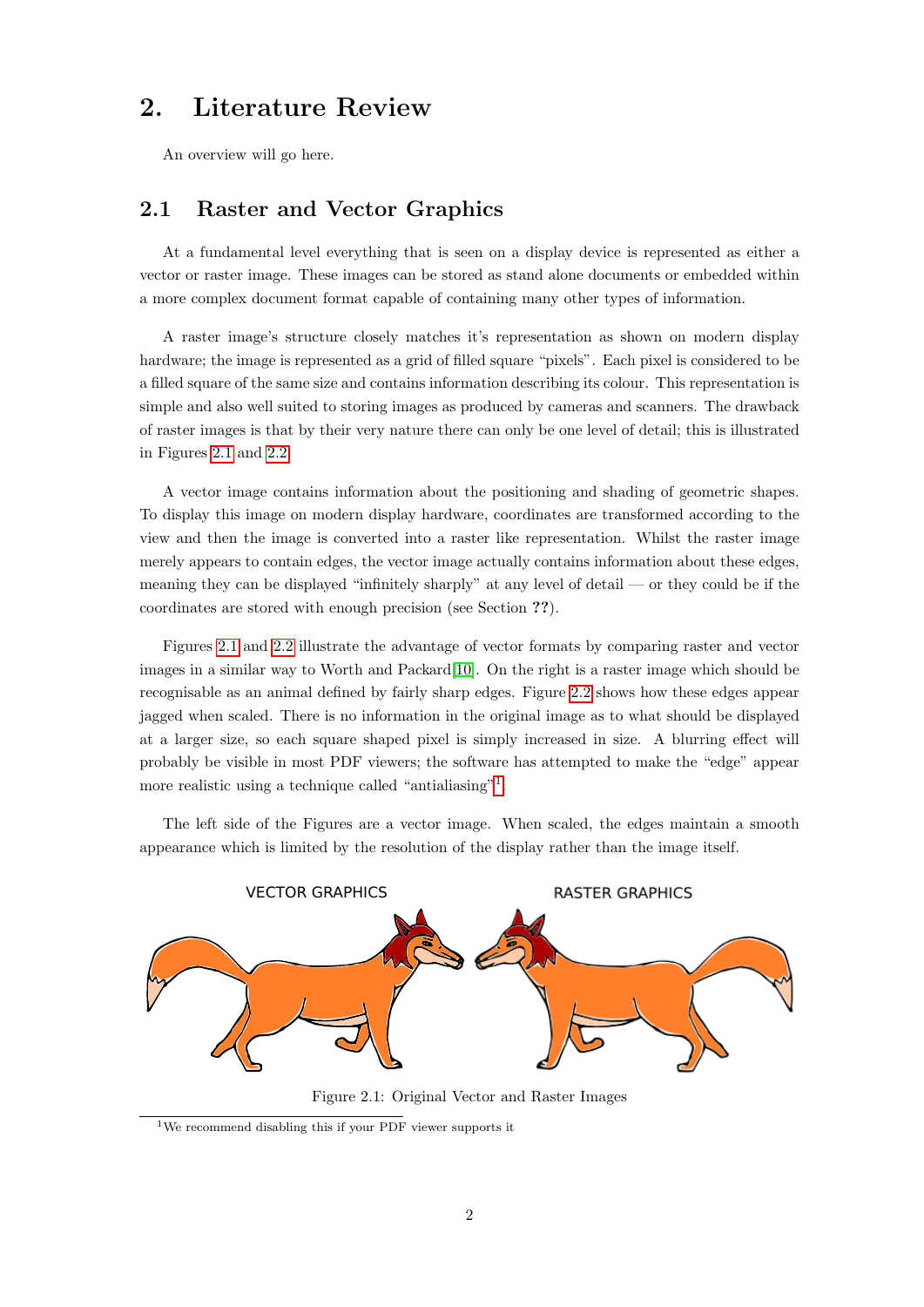<span id="page-6-2"></span>

Figure 2.2: Scaled Vector and Raster Images

## <span id="page-6-0"></span>2.2 Rendering Vector Primitives

Hearn and Baker's textbook "Computer Graphics"[\[11\]](#page-28-11) gives a comprehensive overview of graphics from physical display technologies through fundamental drawing algorithms to popular graphics APIs. This section will examine algorithms for drawing two dimensional geometric primitives on raster displays as discussed in "Computer Graphics" and the relevant literature. This section is by no means a comprehensive survey of the literature but intends to provide some idea of the computations which are required to render a document.

It is of some historical significance that vector display devices were popular during the 70s and 80s, and papers oriented towards drawing on these devices can be found[\[12\]](#page-28-12). Whilst curves can be drawn at high resolution on vector displays, a major disadvantage was shading[\[13\]](#page-28-13); by the early 90s the vast majority of computer displays were raster based[\[11\]](#page-28-11).

#### <span id="page-6-1"></span>2.2.1 Straight Lines

It is well known that in cartesian coordinates, a line between points  $(x_1, y_1)$  and  $(x_2, y_2)$ , can be described by:

<span id="page-6-3"></span>
$$
y(x) = mx + c
$$
 on  $x \in [x_1, x_2]$  for  $m = \frac{(y_2 - y_1)}{(x_2 - x_1)}$  and  $c = y_1 - mx_1$  (2.1)

On a raster display, only points  $(x, y)$  with integer coordinates can be displayed; however m will generally not be an integer. Thus a straight forward use of Equation [2.1](#page-6-3) will require costly floating point operations and rounding (See Section??). Modifications based on computing steps  $\Delta x$  and  $\Delta y$  eliminate the multiplication but are still less than ideal in terms of performance[\[11\]](#page-28-11).

It should be noted that algorithms for drawing lines can be based upon sampling  $y(x)$  only if  $|m| \leq 1$ ; otherwise sampling at every integer x coordinate would leave gaps in the line because  $\Delta y > 1$ . Line drawing algorithms can be trivially adopted to sample  $x(y)$  if  $|m| > 1$ .

Bresenham's Line Algorithm was developed in 1965 with the motivation of controlling a partic-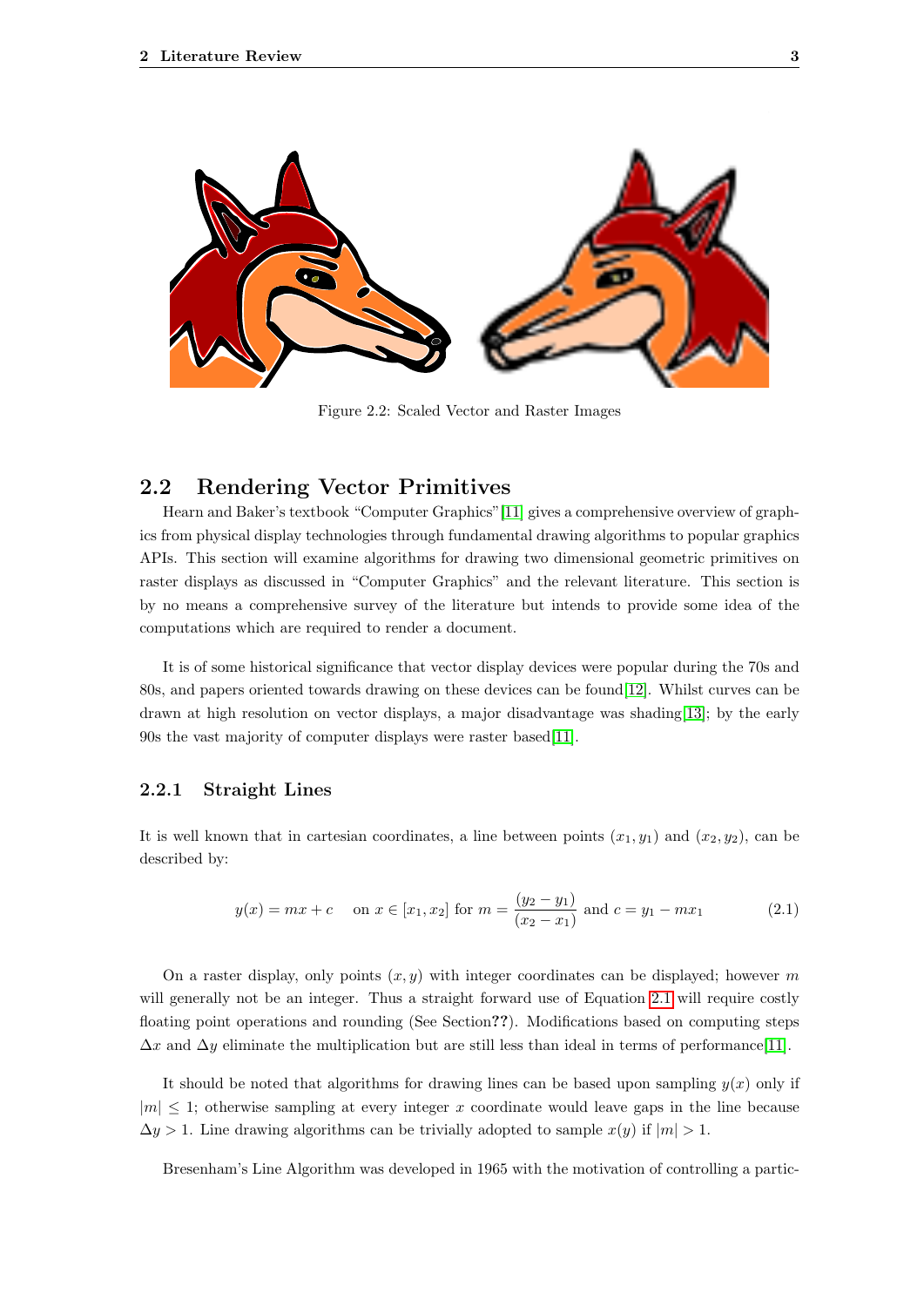ular mechanical plotter in use at the time[\[14\]](#page-28-14). The plotter's motion was confined to move between discrete positions on a grid one cell at a time, horizontally, vertically or diagonally. As a result, the algorithm presented by Bresenham requires only integer addition and subtraction, and it is easily adopted for drawing pixels on a raster display. Because integer operations are exact, only an error in the calculation of the line end points will affect the rendering.

In Figure [2.3](#page-7-1) a) and b) we illustrate the rasterisation of a line width a single pixel width. The path followed by Bresenham's algorithm is shown. It can be seen that the pixels which are more than half filled by the line are set by the algorithm. This causes a jagged effect called aliasing which is particularly noticable on low resolution displays. From a signal processing point of view this can be understood as due to the sampling of a continuous signal on a discrete grid[\[15\]](#page-28-15).

Figure [2.3](#page-7-1) c) shows an (idealised) antialiased rendering of the line. The pixel intensity has been set to the average of the line and background colours over that pixel. Such an ideal implementation would be impractically computationally expensive on real devices[\[16\]](#page-28-16). In 1991 Wu introduced an algorithm for drawing approximately antialiased lines which, while equivelant in results to existing algorithms by Fujimoto and Iwata, set the state of the art in performance  $[15]^2$  $[15]^2$  $[15]^2$ .

<span id="page-7-1"></span>

Figure 2.3: Rasterising a Straight Line

a) Before Rasterisation b) Bresenham's Algorithm c) Anti-aliased Line (Idealised)

#### <span id="page-7-0"></span>2.2.2 Bézier Splines

Splines are continuous curves formed from piecewise polynomial segments. A polynomial of nth degree is defined by n constants  $\{a_0, a_1, ... a_n\}$  and:

$$
y(x) = \sum_{k=0}^{n} a_k x^k
$$
\n
$$
(2.2)
$$

Cubic and Quadratic Bézier Splines are used to define curved paths in the PostScript[\[3\]](#page-28-3), PDF[\[5\]](#page-28-5) and SVG[\[7\]](#page-28-7) standards which we will discuss in Section ??. Cubic Béziers are also used to define vector fonts for rendering text in these standards and the TEX typesetting language [\[17,](#page-28-17) [18\]](#page-28-18). Although he did not derive the mathematics, the usefulness of Bézier curves was realised by Pierre Bézier who used them in the 1960s for the computer aided design of automobile bodies $[19]$ .

A Bézier Curve of degree n is defined by n "control points"  $\{P_0, ... P_n\}$ . Points  $P(t) = (x(t), y(t))$ 

<span id="page-7-2"></span><sup>2</sup>Techniques for antialiasing primitives other than straight lines are discussed in some detail in Chapter 4 of "Computer Graphics" [\[11\]](#page-28-11)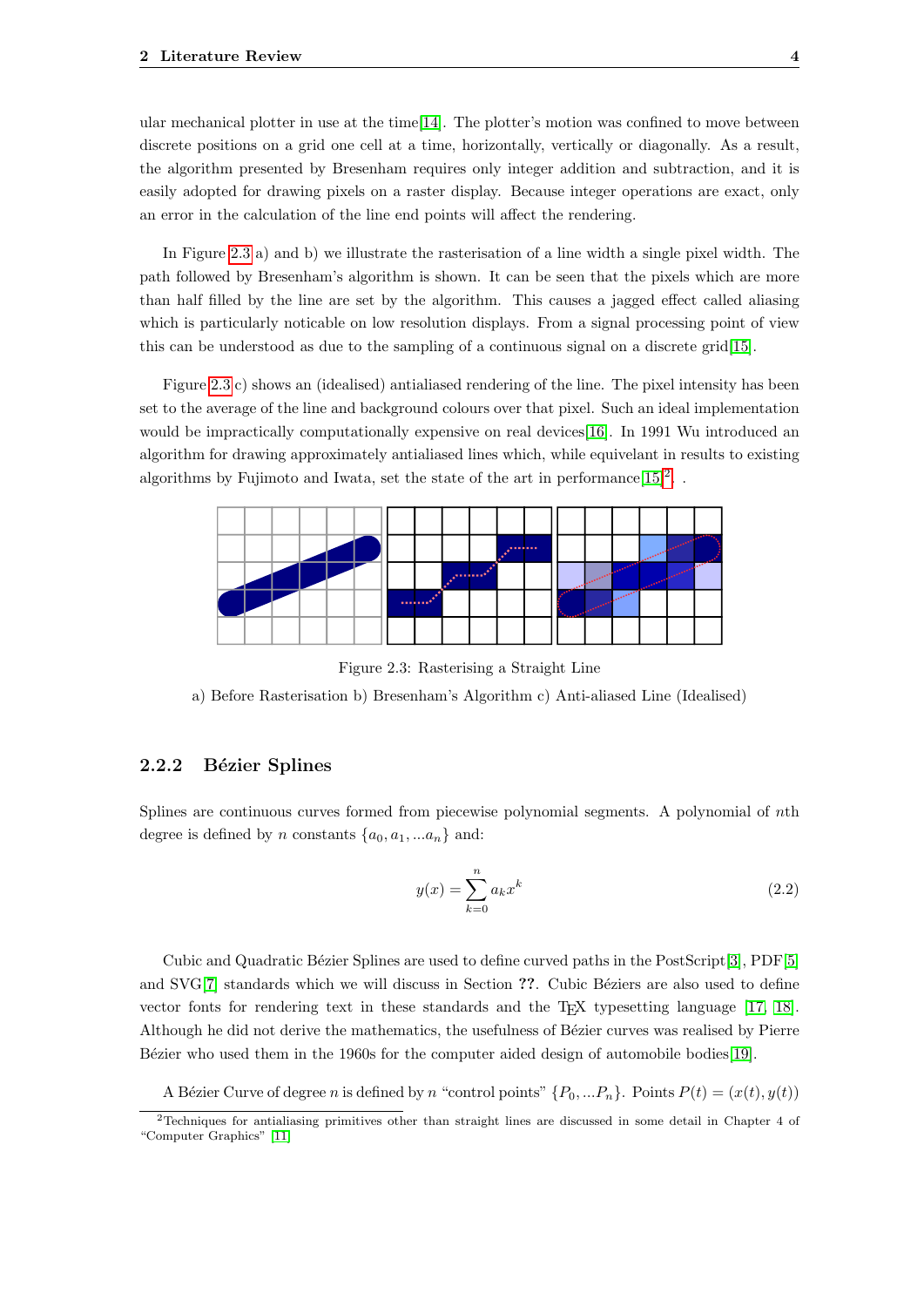along the curve are defined by:

$$
P(t) = \sum_{j=0}^{n} B_j^n(t) P_j
$$
\n(2.3)

Where  $t\epsilon[0,1]$  is a control parameter. The polynomials  $B_j^n(t)$  are Bernstein Basis Polynomials which are defined as:

$$
B_j^n(t) = \binom{n}{j} t^j (1-t)^{n-j} \qquad j = 0, 1, ..., n \tag{2.4}
$$

Where 
$$
\binom{n}{j} = \frac{n!}{n!(n-j)!}
$$
 (The Binomial Coefficients) \t(2.5)

From these definitions it should be apparent that in all cases,  $P(0) = P_0$  and  $P(1) = P_n$ . An  $n = 1$ Bézier Curve is a straight line.

Algorithms for rendering Bézier's may simply sample  $P(t)$  for suffiently many values of  $t$  enough so that the spacing between successive points is always less than one pixel distance. Alternately, a smaller number of points may be sampled with the resulting points connected by straight lines using one of the algorithms discussed in Section ??.

De Casteljau's algorithm of 1959 is often used for decomposing Béziers into line segments $[11, 17]$  $[11, 17]$ . This algorithm subdivides the original curve with n control points  $\{P_0, ... P_n\}$  into 2 halves, each with n control points:  $\{Q_0, \ldots Q_n\}$  and  $\{R_0, \ldots R_n\}$ ; when iterated, the produced points will converge to  $P(t)$ . As a tensor equation this subdivision can be expressed as [\[20\]](#page-29-1):

$$
Q_i = \left(\frac{\binom{n}{j}}{2^j}\right) P_i \text{ and } R_i = \left(\frac{\binom{n-j}{n-k}}{2^{n-j}}\right) P_i \tag{2.6}
$$

<span id="page-8-2"></span>

Figure 2.4: Constructing a Spline from two cubic Béziers (a) Showing the Control Points (b) Representations in SVG and PostScript (c) Rendered Spline

#### <span id="page-8-0"></span>2.2.3 Filled Paths

#### <span id="page-8-1"></span>2.2.4 Compositing

FIXME Really won't have time to mention these? They are important, but we didn't end up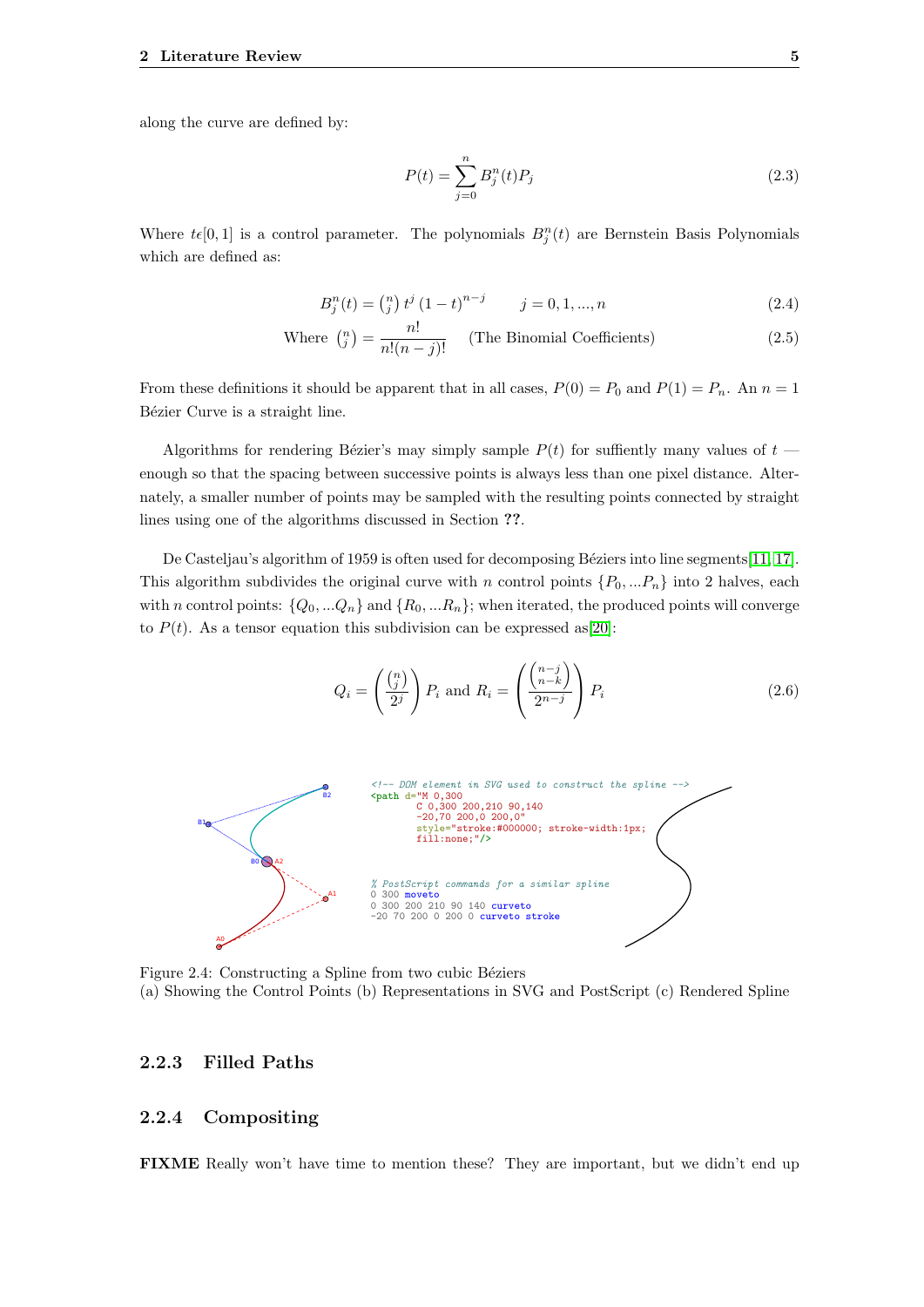<span id="page-9-0"></span>implementing them anyway.

#### 2.2.5 Fonts

<span id="page-9-2"></span>

Figure 2.5: a) Vector glyph for the letter Z b) Screenshot showing Bézier control points in Inkscape

A the term "font" refers to a set of images used to represent text on a graphical display. In 1983, Donald Knuth published "The METAFONT Book" which described a vector approach to specifying fonts and a program for creating these fonts[\[17\]](#page-28-17). Previously, only rasterised font images (glyphs) were popular; as can be seen from the zooming in Figure [2.2](#page-6-2) this can be problematic given the prevelance of textual information at different scales and on different resolution displays.

Knuth used Bézier Cubic Splines to define "pleasing" curves in METAFONT, and this approach is still used in modern vector fonts. Since the paths used to render an individual glyph are used far more commonly than general curves, document formats do not require such curves to be specified in situ, but allow for a choice between a number of internal fonts or externally specified fonts. In the case of Knuth's typesetting language TEX, fonts were intended to be created using METAFONT[\[17\]](#page-28-17). Figure [2.5](#page-9-2) shows a  $\mathscr Z$  (script Z) produced by IATEX with Bézier cubics identified.

#### <span id="page-9-1"></span>2.3 Coordinate Systems and Transformations

Basic vector primitives composed of Béziers may be rendered using only integer operations, once the starting and ending positions are rounded to the nearest pixel.

However, a complete document will contain many such primitives which in general cannot all be shown on a display at once. A "View" rectangle can be defined to represent the size of the display relative to the document. To interact with the document a user can change this view through scaling or translating with the mouse[].

Primitives which are contained within the view rectangle will be visible on the display. This involves the transformation from coordinates within the document to relative coordinates within the view rectangle as illustrated in Figure ??. A point  $(X, Y)$  in the document will transform to a point  $(x, y)$  in the view by:

<span id="page-9-3"></span>
$$
X = \frac{x - v_x}{v_w} \qquad Y = \frac{y - v_y}{v_h} \tag{2.7}
$$

Where  $(v_x, v_y)$  are the coordinates of the top left corner and  $(v_y, v_h)$  are the dimensions of the view rectangle.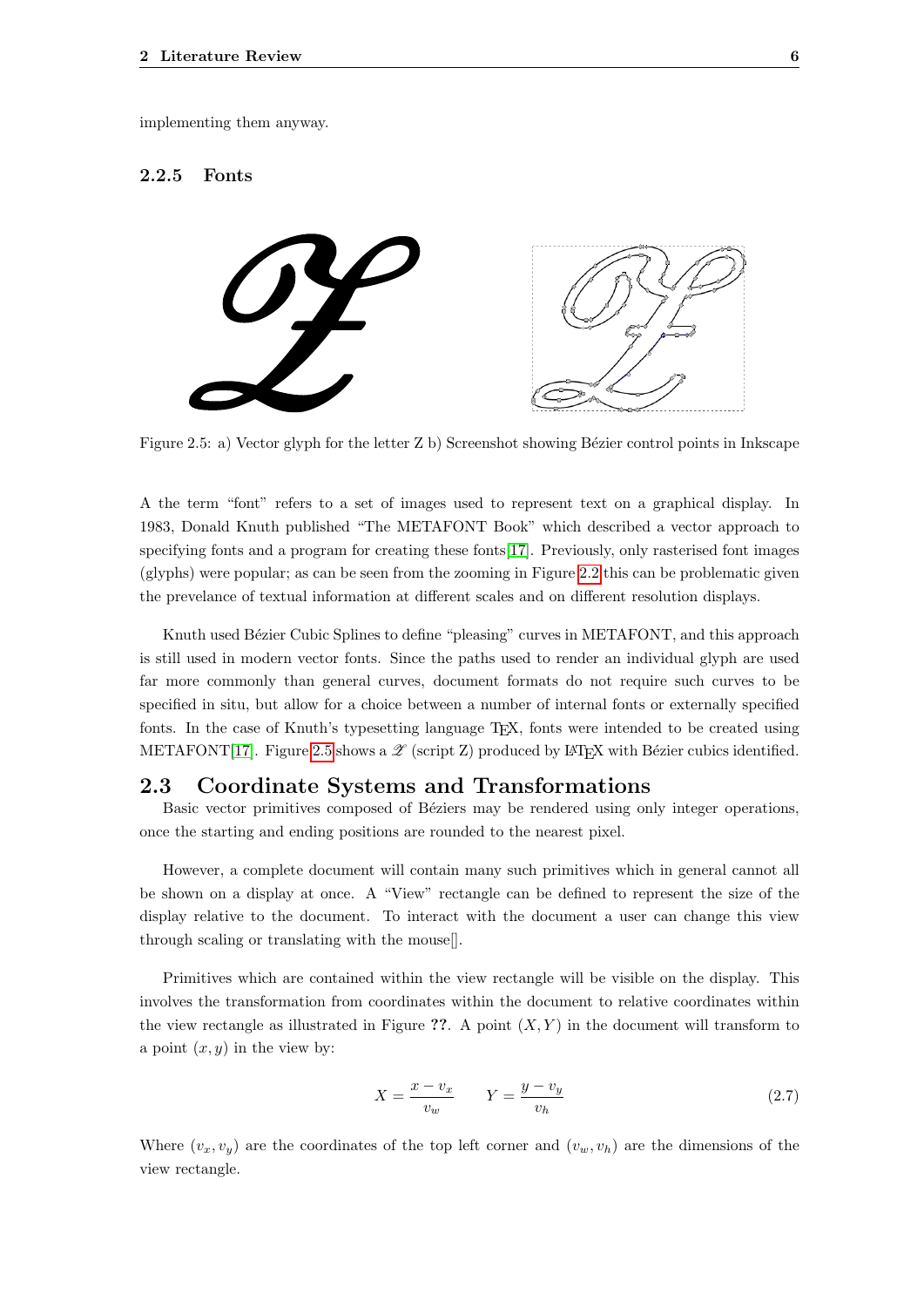The transformation may also be written as a 3x3 matrix  $V$  if we introduce a third coordinate  $Z=1$ 

$$
X = Vx \tag{2.8}
$$

$$
\begin{pmatrix}\nX \\
Y \\
1\n\end{pmatrix} = \begin{pmatrix}\n\frac{1}{v_w} & 0 & \frac{v_x}{v_w} \\
0 & \frac{1}{v_h} & \frac{v_y}{v_h} \\
0 & 0 & 1\n\end{pmatrix} \begin{pmatrix}\nx \\
y \\
1\n\end{pmatrix}
$$
\n(2.9)

Moving the mouse<sup>[3](#page-10-1)</sup> by a distance  $(\Delta x, \Delta y)$  relative to the size of the view should translate it by the same amount<br>[]:  $\quad$ 

$$
v_x \to v_x + \Delta x \tag{2.10}
$$

$$
v_y \to v_y + \Delta y \tag{2.11}
$$

The document can be scaled by a factor of s about a point  $(x_0, y_0)$  specified relative to the view (such as the position of the mouse cursor)[]:

$$
v_x \to v_x + x_0 v_w (1 - s) \tag{2.12}
$$

$$
v_y \to v_y + y_0 v_h (1 - s) \tag{2.13}
$$

$$
v_w \to s v_w \tag{2.14}
$$

$$
v_h \to s v_h \tag{2.15}
$$

The effect of this transformation is that, measured relative to the view rectangle, the distance of primitives with coordinates  $(x, y)$  to the point  $(x_0, y_0)$  will decrease by a factor of s. For  $s < 1$ the operation is "zooming out" and for  $s > 1$ , "zooming in".

#### TODO

- Intermediate coordinate systems...
- Write Matrix operations properly
- Link with the results where applying  $(2.7)$  directly leads to disaster
- This is because for  $v_w \ll 1$ , an error of  $1uh$  in  $x v_x$  is comparable with  $v_w$ , ie: Can increase to the order of the size of the display (or more)

## <span id="page-10-0"></span>2.4 Precision Specified by Document Standards

#### FIXME: Most of this stuff should probably be appendicised

The representation of information, particularly for scientific purposes, has changed dramatically over the last few decades. For example, Brassel's 1979 paper on shading polygons[\[12\]](#page-28-12) has been

<span id="page-10-1"></span><sup>3</sup>or on a touch screen, swiping the screen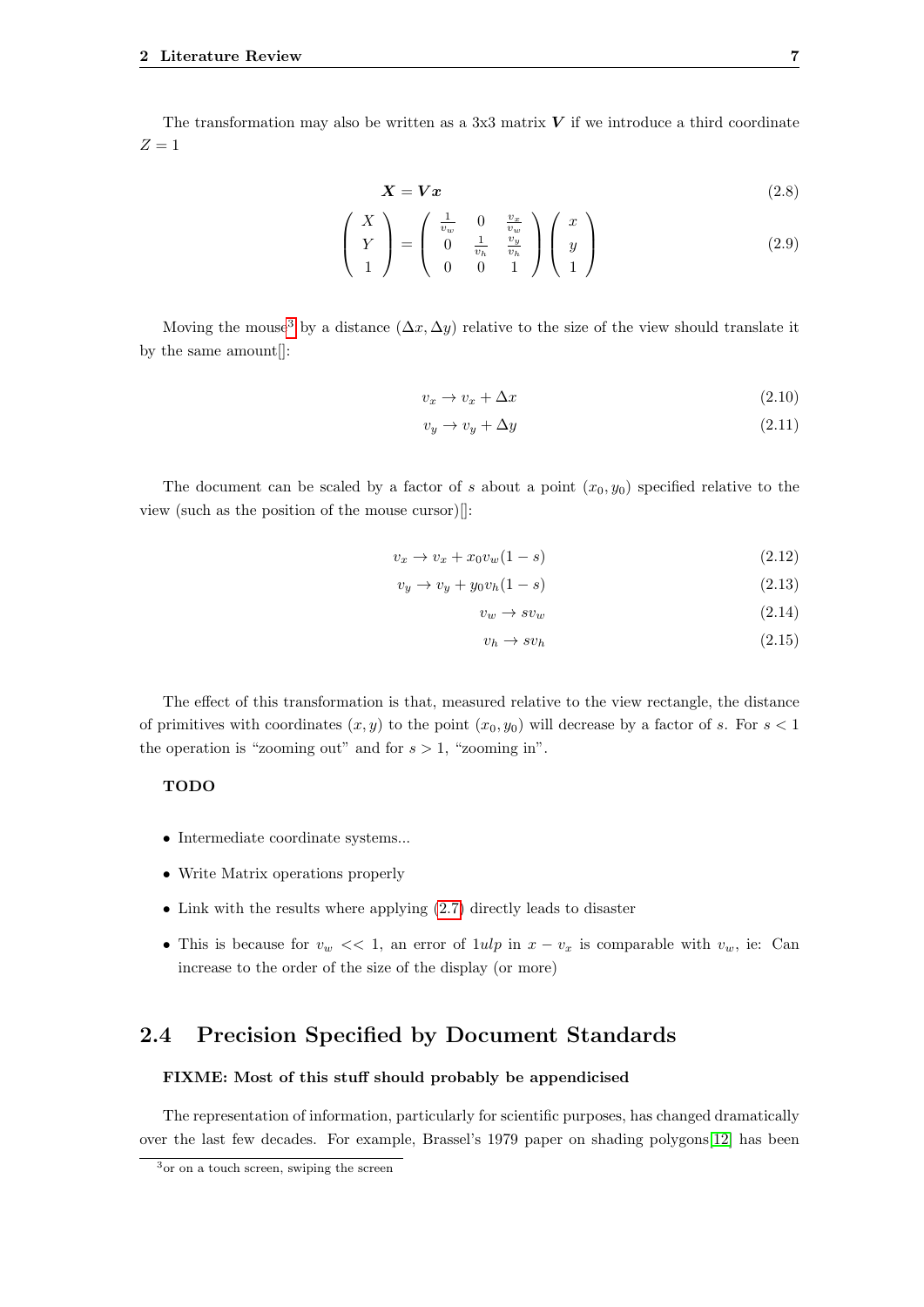produced on a mechanical type writer. Although the paper discusses an algorithm for shading on computer displays, the figures illustrating this algorithm have not been generated by a computer, but drawn by Brassel's assistant. In contrast, modern papers such as Barnes et. al's 2013 paper on embedding 3d images in PDF documents[\[21\]](#page-29-2) can themselves be an interactive proof of concept.

Haye's 2012 article "Pixels or Perish" discusses the recent history and current state of the art in documents for scientific publications[\[6\]](#page-28-6). Hayes argued that there are currently two different approaches to representing a document: As a sequence of commands for producing an image on a static sheets of paper (Interpreted Model) or as a dynamic and interactive way to convey information, using the Document Object Model.

#### <span id="page-11-0"></span>2.4.1 Interpreted Models: PostScript and PDF

Adobe's PostScript Language Reference Manual defines a turing complete language for producing graphics output on an abstract "output device"[\[3\]](#page-28-3). A PostScript document is treated as a procedural program; an interpreter executes instructions in the order they are written by the programmer. In particular, the document specifies the locations of enclosed curves using Bézier splines (Section ??), whilst text is treated as vector fonts described in Section ??. PostScript was and is still widely used in printing of documents onto paper; many printers execute postscript directly, and newer formats including PDF must still be converted into PostScript by printer drivers[\[5,](#page-28-5) [4\]](#page-28-4).

Adobe's Portable Document Format (PDF) is currently used almost universally for sharing documents; the ability to export or print to PDF can be found in most graphical document editors and even some plain text editors[\[4\]](#page-28-4).

Hayes describes PDF as "... essentially 'flattened' PostScript; its whats left when you remove all the procedures and loops in a program, replacing them with sequences of simple drawing commands."[\[6\]](#page-28-6).

#### <span id="page-11-1"></span>2.4.2 The Document Object Model: SVG

The Document Object Model (DOM) represents a document as a tree like data structure with the document as a root node. The elements of the document are represented as children of either this root node or of a parent element. In addition, elements may have attributes which contain information about that particular element.

The World Wide Web Consortium (W3C) is an organisation devoted to the development of standards for structuring and rendering web pages based on industry needs. The DOM is used in and described by several W3C recommendations including XML[\[22\]](#page-29-3), HTML[\[23\]](#page-29-4) and SVG[\[7\]](#page-28-7). XML is a general language which is intended for representing any tree-like structure using the DOM, whilst HTML and SVG are specifically intended for representing text documents and more general graphics respectively. These languages make use of Cascading Style Sheets (CSS)[\[24\]](#page-29-5) for specifying the appearance of elements.

The Scalable Vector Graphics (SVG) recommendation defines a language for representing vector images using the DOM. This is intended not only for stand alone images, but also for inclusion within HTML documents. In the SVG standard, each graphics primitive is an element in the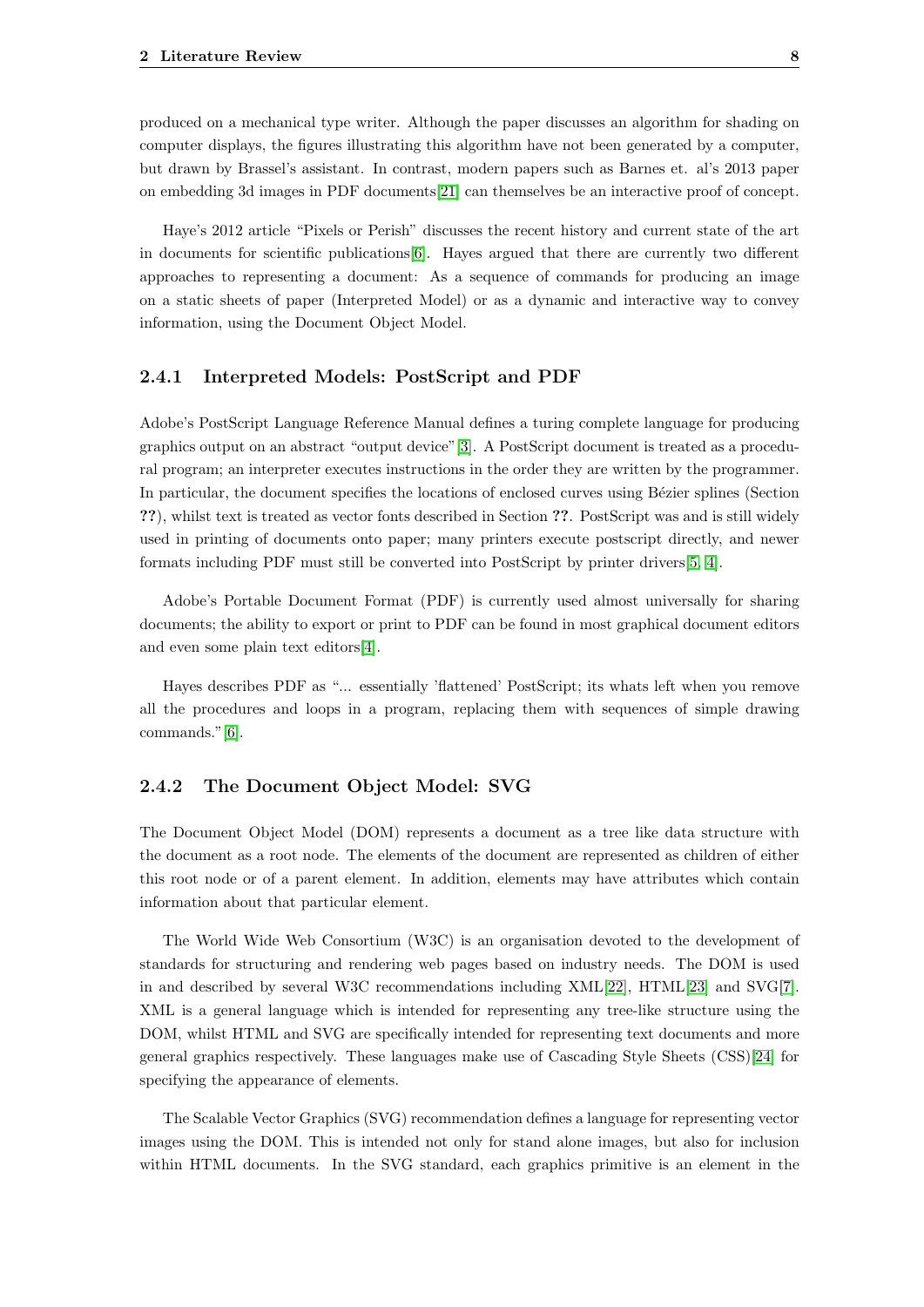DOM, whilst attributes of the element give information about how the primitive is to be drawn, such as path coordinates, line thickness, mitre styles and fill colours.

In the SVG representation, general shapes can be specified by locations of enclosed curves using Bézier splines (Section ??) - the construction of these curves is very similar to PostScript (refer to Figure ??). Again, text is created using vector fonts as described in Section ??.

#### <span id="page-12-0"></span>2.4.3 Precision Specified By Standards

#### <span id="page-12-1"></span>TODO: Keep this subsection, appendicise rest of this section

#### 2.4.4 PostScript

The PostScript reference describes a "Real" object for representing coordinates and values as follows: "Real objects approximate mathematical real numbers within a much larger interval, but with limited precision; they are implemented as floating-point numbers"[\[3\]](#page-28-3). There is no reference to the precision of mathematical operations, but the implementation limits suggest a range of  $\pm 10^{38}$  "approximate" and the smallest values not rounded to zero are  $\pm 10^{-38}$  "approximate".

#### <span id="page-12-2"></span>2.4.5 PDF

PDF defines "Real" objects in a similar way to PostScript, but suggests a range of  $\pm 3.403 \times 10^{38}$ and smallest non-zero values of  $\pm 1.175 \times 10^{38}$ [\[5\]](#page-28-5). A note in the PDF 1.7 manual mentions that Acrobat 6 now uses IEEE-754 single precision floats, but "previous versions used 32-bit fixed point numbers" and "... Acrobat 6 still converts floating-point numbers to fixed point for some components".

#### <span id="page-12-3"></span>2.4.6 TFX and METAFONT

In "The METAFONT book" Knuth appears to describe coordinates as fixed point numbers: "The computer works internally with coordinates that are integer multiples of  $\frac{1}{65536} \approx 0.00002$  of the width of a pixel"[\[17\]](#page-28-17). <sup>[4](#page-12-5)</sup> There is no mention of precision in "The T<sub>E</sub>X book". In 2007 Beebe claimed that T<sub>E</sub>X uses a 14.16 fixed point encoding, and that this was due to the lack of standardised floating point arithmetic on computers at the time; a problem that the IEEE-754 was designed to solve $[25]$ . Beebe also suggested that T<sub>E</sub>X and METAFONT could now be modified to use IEEE-754 arithmetic.

#### <span id="page-12-4"></span>2.4.7 SVG

The SVG standard specifies a minimum precision equivelant to that of "single precision floats" (presumably referring to IEEE-754) with a range of -3.4e+38F to +3.4e+38F, and states "It is recommended that higher precision floating point storage and computation be performed on operations such as coordinate system transformations to provide the best possible precision and

<span id="page-12-5"></span><sup>4</sup>This corresponds to using 16 bits for the fractional component of a fixed point representation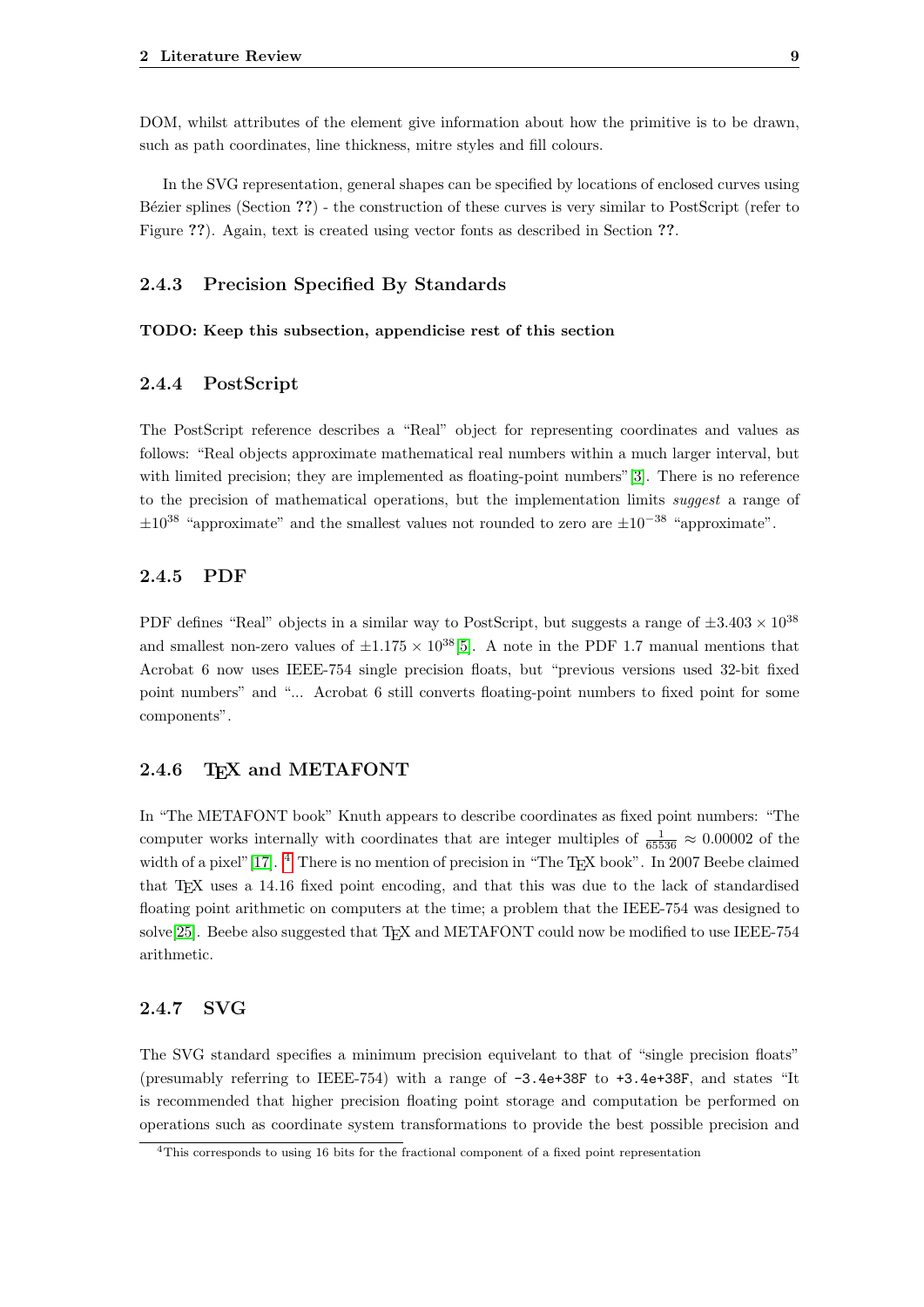<span id="page-13-0"></span>to prevent round-off errors."[\[7\]](#page-28-7) An SVG Viewer may refer to itself as "High Quality" if it uses a minimum of "double precision" floats.

#### 2.4.8 Javascript

We include Javascript here due to its relation with the SVG, HTML5 and PDF standards. According to the EMCA-262 standard, "The Number type has exactly 18437736874454810627 (that is,  $2^{6}4 - 53 + 3$ ) values, representing the double-precision 64-bit format IEEE 754 values as specified in the IEEE Standard for Binary Floating-Point Arithmetic"[\[26\]](#page-29-7). The Number type does differ slightly from IEEE-754 in that there is only a single valid representation of "Not a Number" (NaN). The EMCA-262 does not define an "integer" representation.

## <span id="page-13-1"></span>2.5 Fixed Point and Integer Number Representations

A positive real number z may be written as the sum of smaller integers "digits"  $d_i < z$  multiplied by powers of a base  $\beta$ .

<span id="page-13-3"></span>
$$
z = \sum_{i = -\infty}^{\infty} d_i \beta^i \tag{2.16}
$$

Where each digit  $d_i < \beta$  the base. A set of  $\beta$  unique symbols are used to represent values of  $d_i$ . A seperate sign '-' can be used to represent negative reals using equation  $(2.16)$ .

To express a real number using equation [\(2.16\)](#page-13-3) in practice we are limited to a finite number of terms between  $i = -m$  and  $i = n$ . Fixed point representations are capable of representing a discrete set of numbers  $0 \le |z| \le \beta^{n+1} - \beta^{-m}$  seperated by  $\Delta z = \beta^{-m} \le 1$ . In the case  $m = 0$ , only integers can be represented.

Example integer representation in base 10 (decimal) and base 2 (binary):

$$
5682_{10} = 5 \times 10^3 + 6 \times 10^2 + 8 \times 10^1 + 2 \times 10^0
$$
  
1011000110010<sub>2</sub> = 1 × 2<sup>12</sup> + 0 × 2<sup>11</sup> + ... + 0 × 2<sup>0</sup>

<span id="page-13-2"></span>FIXME Add Maths reference (Cantor's Diagonal argument) without going into all the Pure maths details

## 2.6 Floating Point Number Representations

Whilst a Fixed Point representation keeps the "point" (the location considered to be  $i = 0$  in [\(2.16\)](#page-13-3)) at the same position in a string of bits, Floating point representations can be thought of as scientific notation; an "exponent" and fixed point value are encoded, with multiplication by the exponent moving the position of the point.

FIXME: Cite properly The use of floating point arithmetic in computer systems was pio-neered by Knuth[], Goldberg[\[27\]](#page-29-8), Dekker[], and others, but modern systems are largely compatable with the IEEE-754 standard pioneered by William Kahan in 1985 [\[28\]](#page-29-9) and revised (also with contributions from Kahan) in 2008[\[29\]](#page-29-10).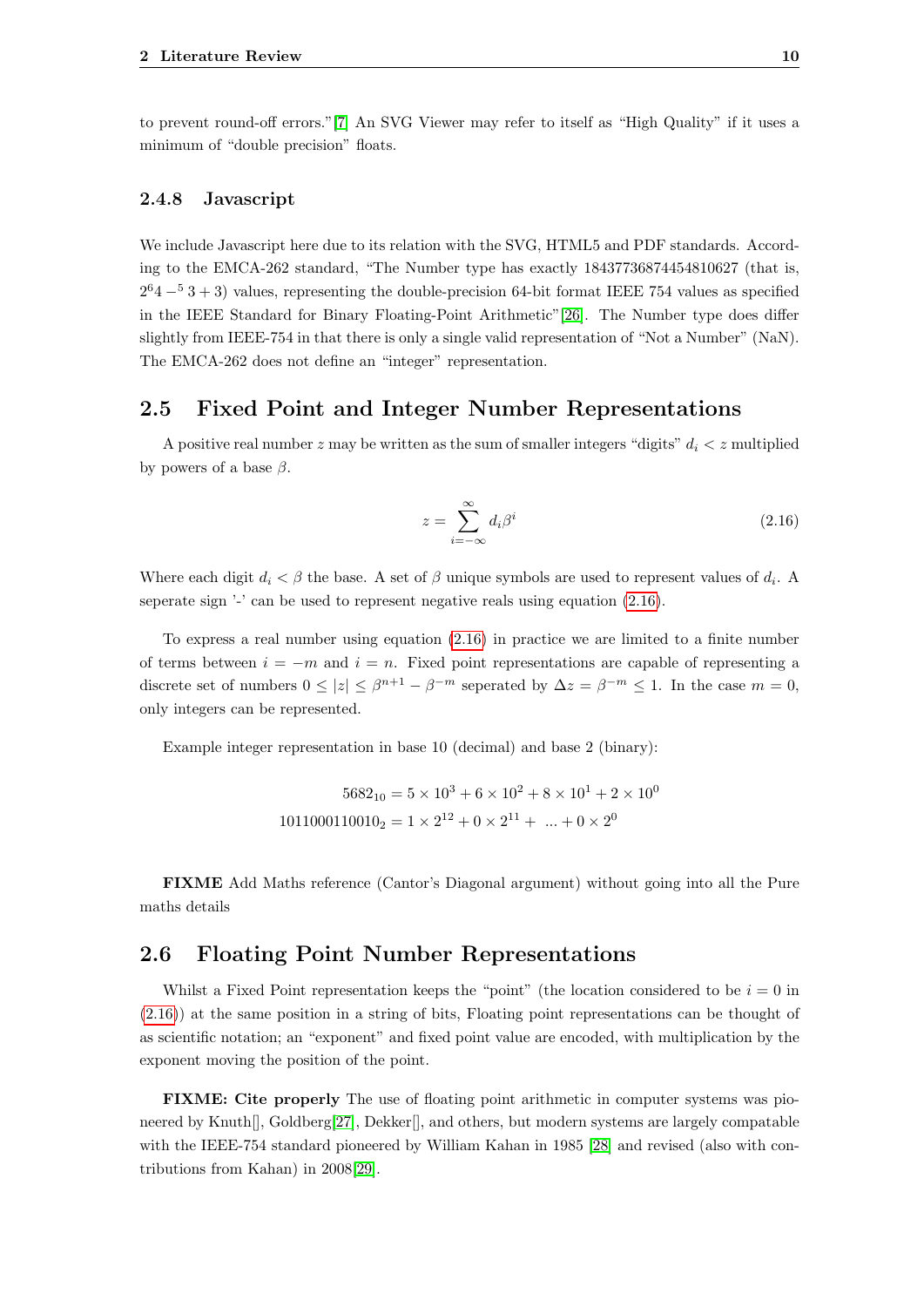A floating point number x is commonly represented by a tuple of values  $(s, e, m)$  in base B as[\[30,](#page-29-11) [31\]](#page-29-12):  $x = (-1)^s \times m \times B^e$ 

Where s is the sign and may be zero or one, m is commonly called the "mantissa" and  $e$  is the exponent. Whilst e is an integer in some range  $\pm e_{m}ax$ , the mantissa m is a fixed point value in the range  $0 < m < B$ .

The choice of base  $B = 2$  in the original IEEE-754 standard matches the nature of modern hardware. It has also been found that this base in general gives the smallest rounding errors[\[30\]](#page-29-11). Early computers had in fact used a variety of representations including  $B = 3$  or even  $B = 7[?]$ , and the revised IEEE-754 standard specifies a decimal representation  $B = 10$  intended for use in financial applications  $[29]$ <sup>[5](#page-14-1)</sup>. From now on we will restrict ourselves to considering base 2 floats.

The IEEE-754 encoding of s, e and m requires a fixed number of continuous bits dedicated to each value. Originally two encodings were defined: binary32 and binary64. s is always encoded in a single leading bit, whilst (8,23) and (11,53) bits are used for the (exponent, mantissa) encodings respectively.

The encoding of m in the IEEE-754 standard is not exactly equivelant to a fixed point value. By assuming an implicit leading bit (ie: restricting  $1 \leq m < 2$ ) except for when  $e = 0$ , floating point values are gauranteed to have a unique representations; these representations are said to be "normalised". When  $e = 0$  the leading bit is not implied; these representations are called "denormals" because multiple representations may map to the same real value. The idea of using an implicit bit appears to have been considered by Goldberg as early as 1967[\[27\]](#page-29-8).

#### <span id="page-14-0"></span>2.6.1 Visualisation of Floating Point Representation

Figure [??](#page-15-1) shows the positive real numbers which can be represented exactly by an 8 bit floating point number encoded in the IEEE-754 format. We show two encodings using  $(1,2,5)$  and  $(1,3,4)$ bits to encode (sign, exponent, mantissa) respectively. For each distinct value of the exponent, the successive floating point representations lie on a straight line with constant slope. As the exponent increases, larger values are represented, but the distance between successive values increases; this can be seen in Figure??. The marked single point discontinuity at  $0x10$  and  $0x20$  occur when e leaves the denormalised region and the encoding of m changes. We have also plotted a fixed point representation for comparison; fixed point and integer representations appear as straight lines the distance between points is always constant.

<span id="page-14-1"></span><sup>5</sup>Eg: The smallest valid unit of currency \$0.01 could not be represented exactly in base 2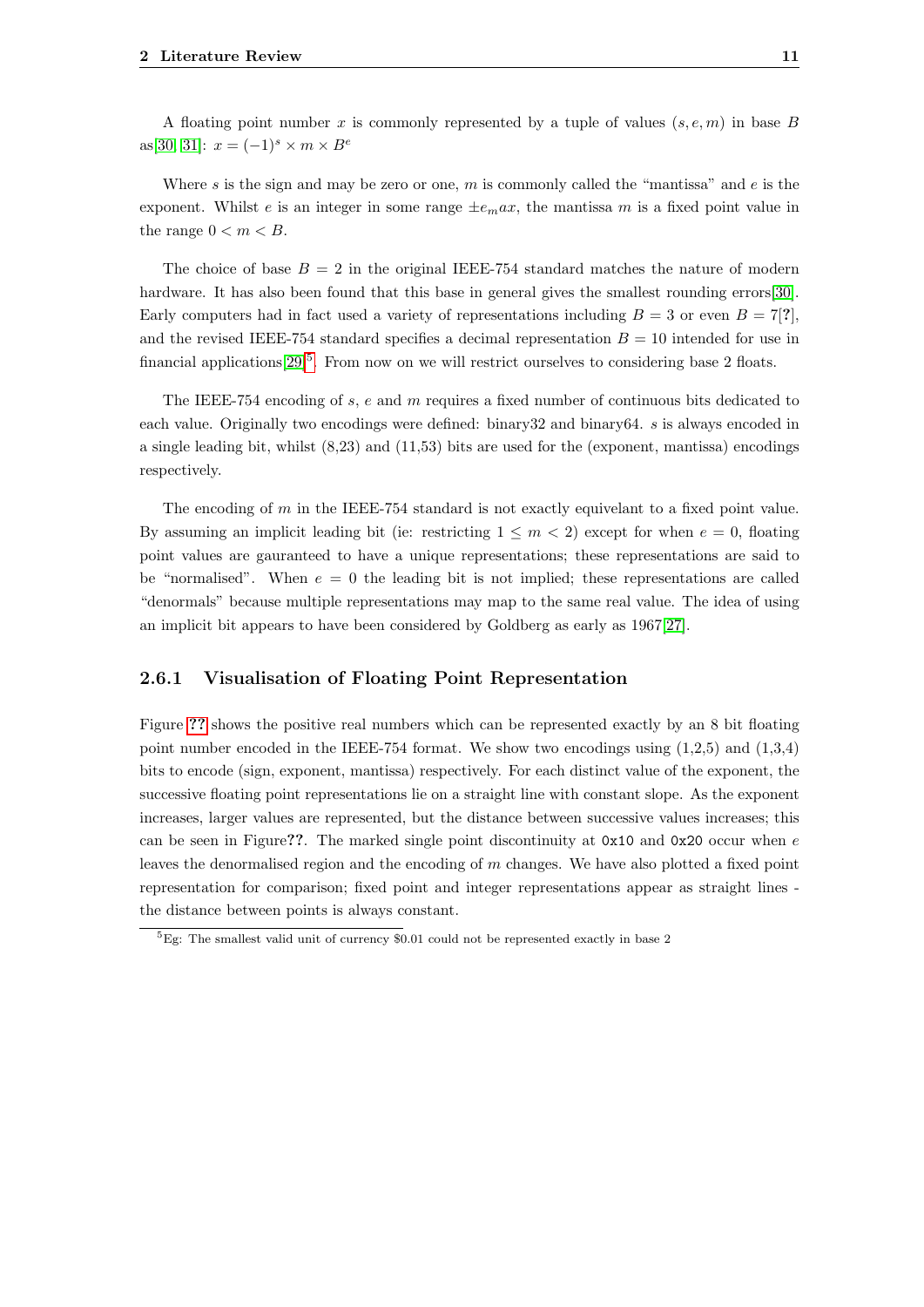<span id="page-15-1"></span>

Figure 2.6: Positive 8-Bit Number Representations

<span id="page-15-2"></span>

Difference Between Successive 8 Bit Floats

Figure 2.7: Difference between successive numbers

## <span id="page-15-0"></span>2.6.2 Floating Point Operations

FIXME: Appendix?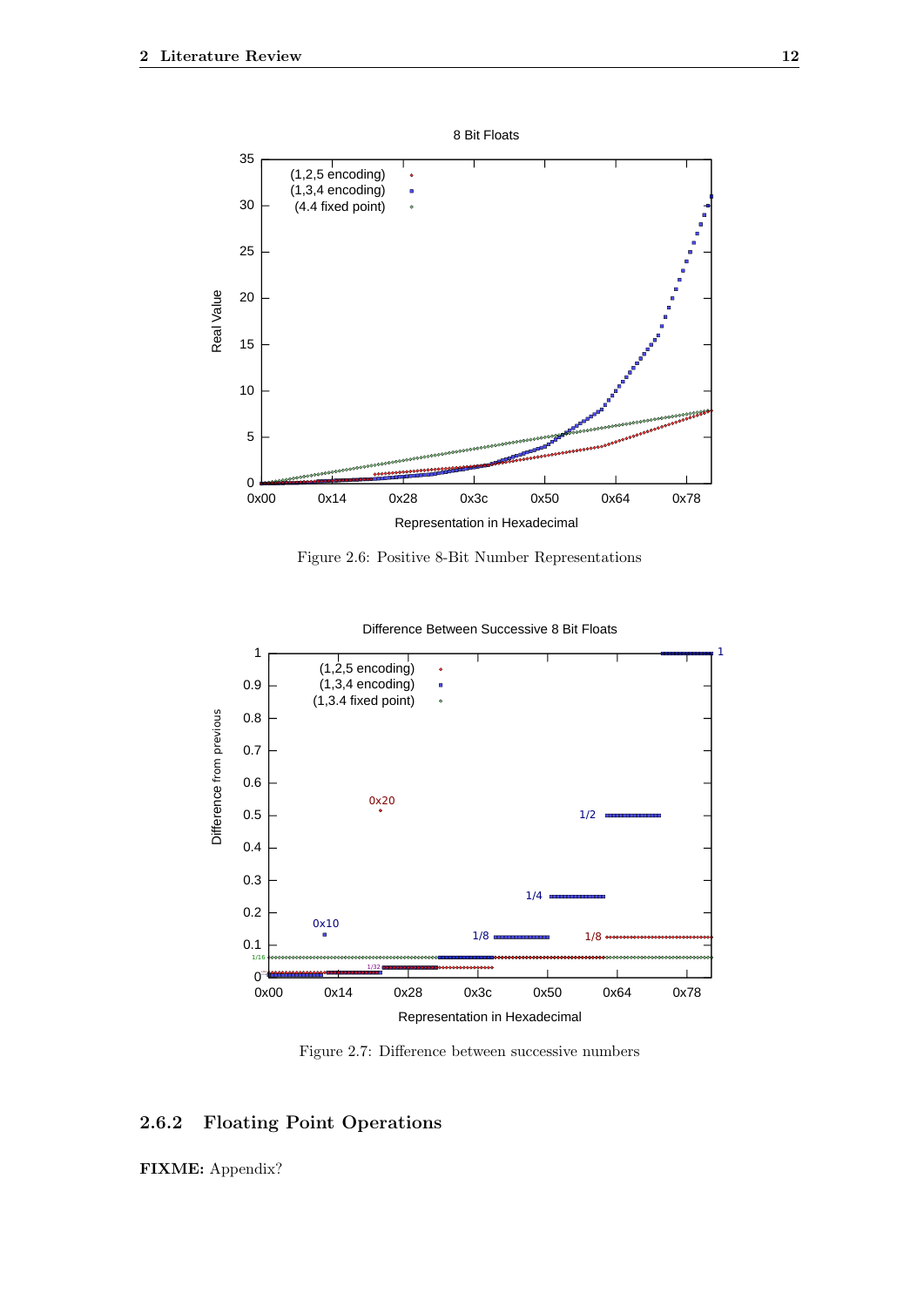Real values which cannot be represented exactly in a floating point representation must be rounded to the nearest floating point value. The results of a floating point operation will in general be such values and thus there is a rounding error possible in any floating point operation. Referring to Figure [??](#page-15-1) it can be seen that the largest possible rounding error is half the distance between successive floats; this means that rounding errors increase as the value to be represented increases. For the result of a particular operation, the maximum possible rounding error can be determined and is commonly expressed in "units in the last place" (ulp), with 1 ulp equivelant to half the distance between successive floats[\[8\]](#page-28-8).

<span id="page-16-0"></span>Put this stuff in an Appendix?

#### 2.6.3 Addition and Subtraction

According to the IEEE-754 standard, if  $e_1 < e_2$ , then the preferred form of  $f_1 + f_2$  is:

$$
m_1 \beta^{e_1} \pm m_2 \beta^{e_2} = (m_1 \pm \beta^{e_2 - e_1} m_2) \beta^{e_1}
$$
\n(2.17)

This is equivelant to shifting the fixed point in  $m_2$  by  $e_2 - e_1$  to the left, and then performing fixed point addition or subtraction. If the result of the addition/subtraction requires a carry/borrow, divide result by  $\beta$  (ie: shift digits by 1 the right) and increment/decrement exponent. Then normalise the result (subtract leading zeros in mantissa from the exponent). Lastly perform the rounding operation; if this would generate a carry/borrow, shift right and increment/decrement exponent again, repeat.

#### <span id="page-16-1"></span>2.6.4 Multiplication and Division

$$
m_1 \beta^{e_1} \times m_2 \beta^{e_2} = (m_1 \times m_2) \beta^{e_1 + e_2}
$$
\n(2.18)

$$
m_1 \beta^{e_1} \div m_2 \beta^{e_2} = (m_1 \div m_2) \beta^{e_1 - e_2}
$$
\n(2.19)

Multiplication and Division are not inverses.

<span id="page-16-2"></span>Floating point operations can in principle be performed using integer operations, but specialised Floating Point Units (FPUs) are an almost universal component of modern processors[\[32\]](#page-29-13). The improvement of FPUs remains highly active in several areas including: efficiency[\[33\]](#page-29-14); accuracy of operations[\[34\]](#page-29-15); and even the adaptation of algorithms originally used in software, such as Kahan's Fast2Sum algorithm[\[35\]](#page-29-16).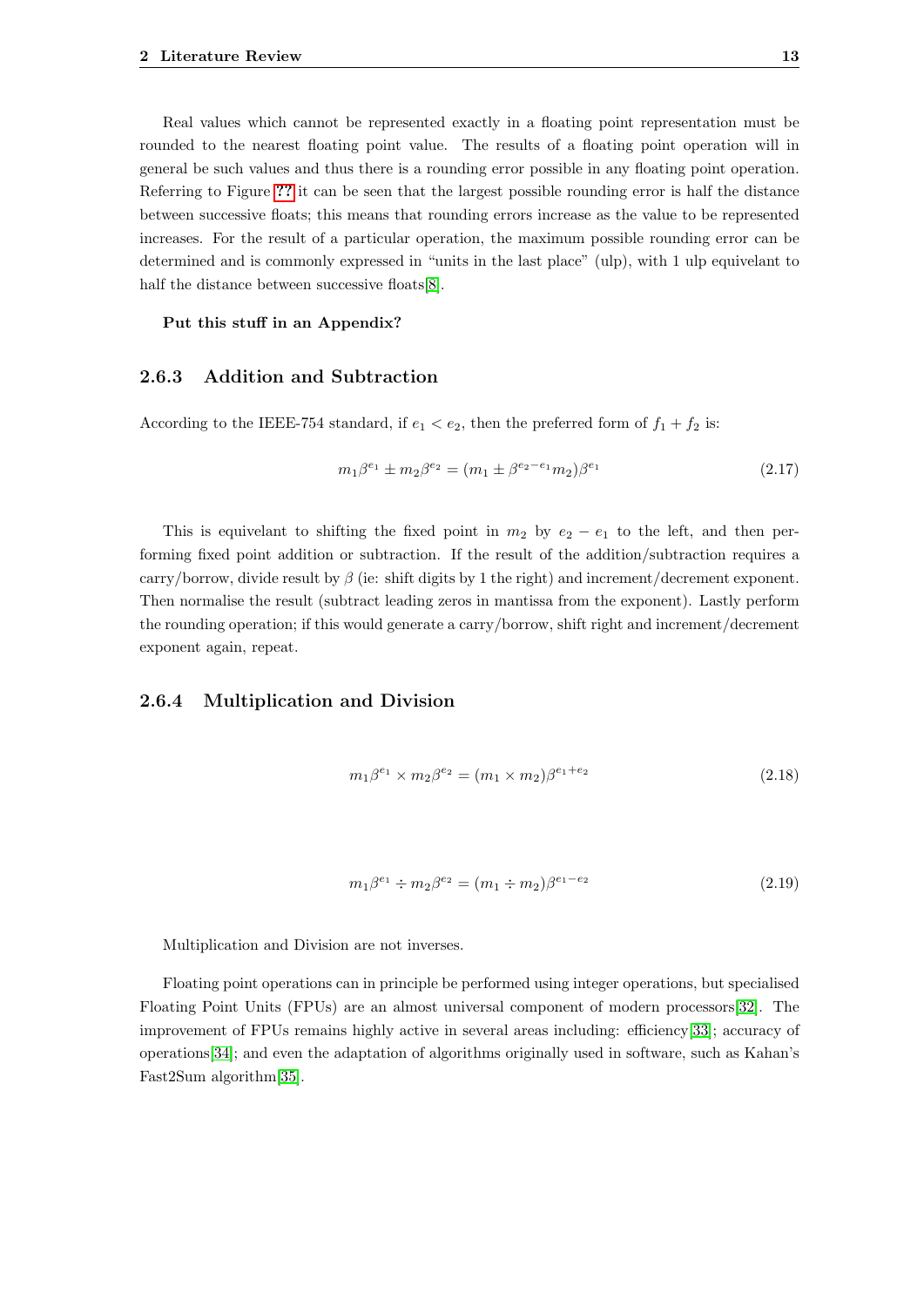#### 2.6.5 Arbitrary Precision Floating Point Numbers

Arbitrary precision floating point numbers are implemented in a variety of software libraries which will dynamically allocate extra bits for the exponent or mantissa as required. An example is the GNU MPFR library discussed by Fousse in 2007[\[36\]](#page-30-0). Although many arbitrary precision libraries already existed, MPFR intends to be fully compliant with some of the more obscure IEEE-754 requirements such as rounding rules and exceptions.

As we have seen, it is trivial to find real numbers that would require an infinite number of bits to represent exactly. Implementations of "arbitrary" precision must carefully determine at what point rounding should occur so as to balance performance with memory usage.

## <span id="page-17-0"></span>2.7 Rational Number Representations

$$
Q = \frac{N}{D} \tag{2.20}
$$

•  $N$  and  $D$  are arbitrary precision integers

$$
N = \sum_{i=0}^{S} d_i \beta^i
$$
\n(2.21)

- $d_i$  are fixed size integers,  $\beta = 2^{64}$
- Size  $S$  grows as needed
- Operations are always exact
- <span id="page-17-1"></span>• Implemented by GNU Multiple Precision Library

## 2.8 Floating Point Operations on the CPU and GPU

### FIXME: I feel this section is important but I'm not quite sure where to place it; it could almost work as a paper by itself (in fact I sort of wrote one for it already...)

Traditionally, vector images have been rasterized by the CPU before being sent to a specialised Graphics Processing Unit (GPU) for drawing[\[11\]](#page-28-11). Rasterisation of simple primitives such as lines and triangles have been supported directly by GPUs for some time through the OpenGL standard[\[37\]](#page-30-1). However complex shapes (including those based on Bézier curves such as font glyphs) must either be rasterised entirely by the CPU or decomposed into simpler primitives that the GPU itself can directly rasterise. There is a significant body of research devoted to improving the performance of rendering such primitives using the latter approach, mostly based around the OpenGL[\[37\]](#page-30-1) API[\[38,](#page-30-2) [39,](#page-30-3) [40,](#page-30-4) [41,](#page-30-5) [42,](#page-30-6) [43\]](#page-30-7). Recently Mark Kilgard of the NVIDIA Corporation described an extension to OpenGL for NVIDIA GPUs capable of drawing and shading vector paths[\[44,](#page-30-8) [45\]](#page-30-9). From this development it seems that rasterization of vector graphics may eventually become possible upon the GPU.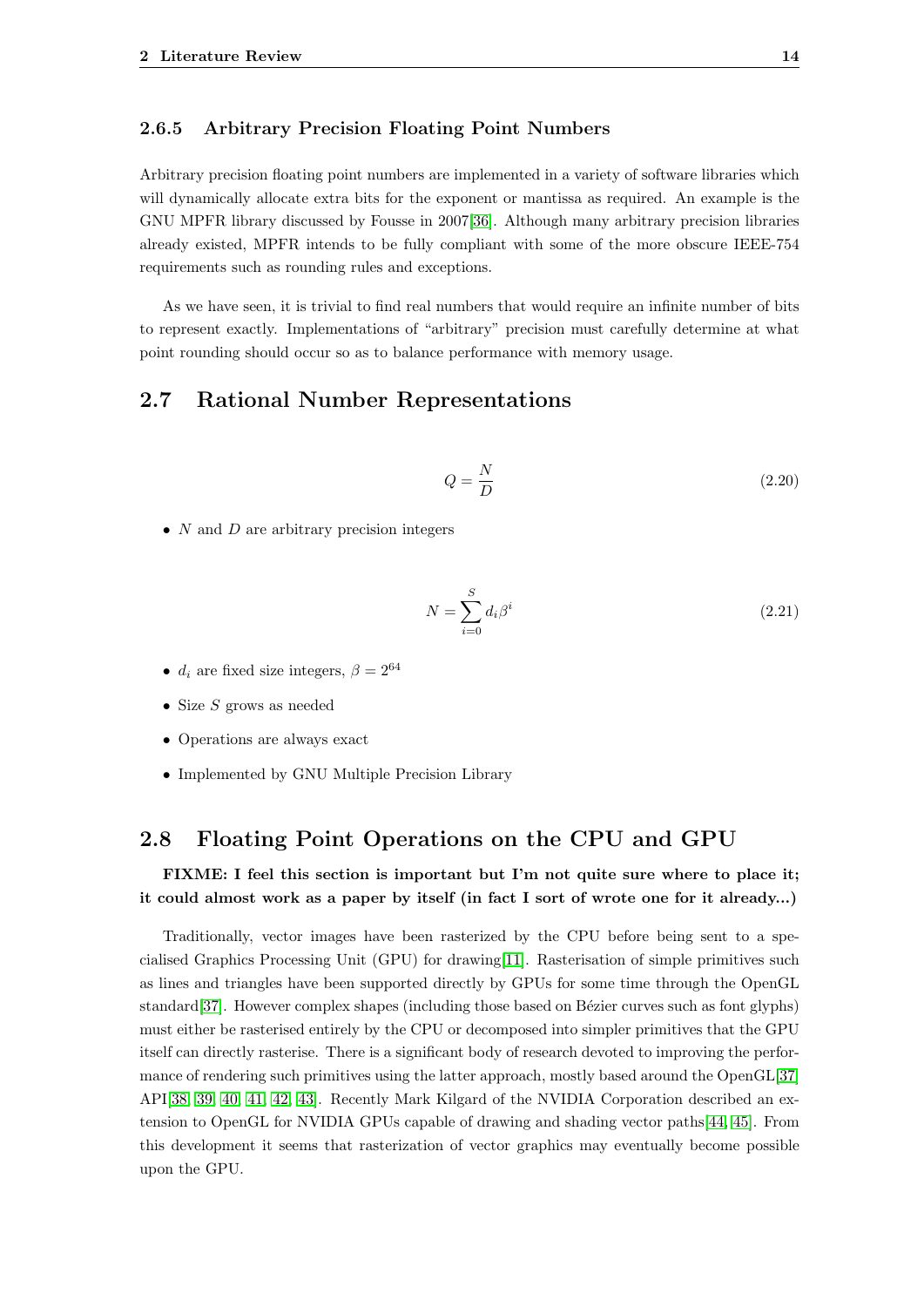It is not entirely clear how well supported the IEEE-754 standard for floating point computa-tion is amongst GPUs<sup>[6](#page-18-1)</sup>. Although the OpenGL API does use IEEE-754 number representations, research by Hillesland and Lastra in 2004 suggested that many GPUs were not internally compliant with the standard [\[46\]](#page-30-10).

In order to explore this, we implemented a simple fragment shader to render a circle. Points  $x^2 + y^2 < 1$  should be black. When scaled to bounds of width  $\approx 10^{-6}$  the edges of the circle become jagged due to imprecision. However, the behaviour is quite different depending on GPU model. A CPU renderer was also implemented to evaluate the same function using IEEE-754 singles.

<span id="page-18-0"></span>

Figure 2.8: Difference in evaluating  $x^2 + y^2 < 1$  for the x86.64 and various GPUs The view bounds are identical

<span id="page-18-1"></span><sup>6</sup> Informal technical articles are abundant on the internet — Eg: Regarding the Dolphin Wii GPU Emulator:  $\langle$ <https://dolphin-emu.org/blog> $\rangle$  (accessed 2014-05-22)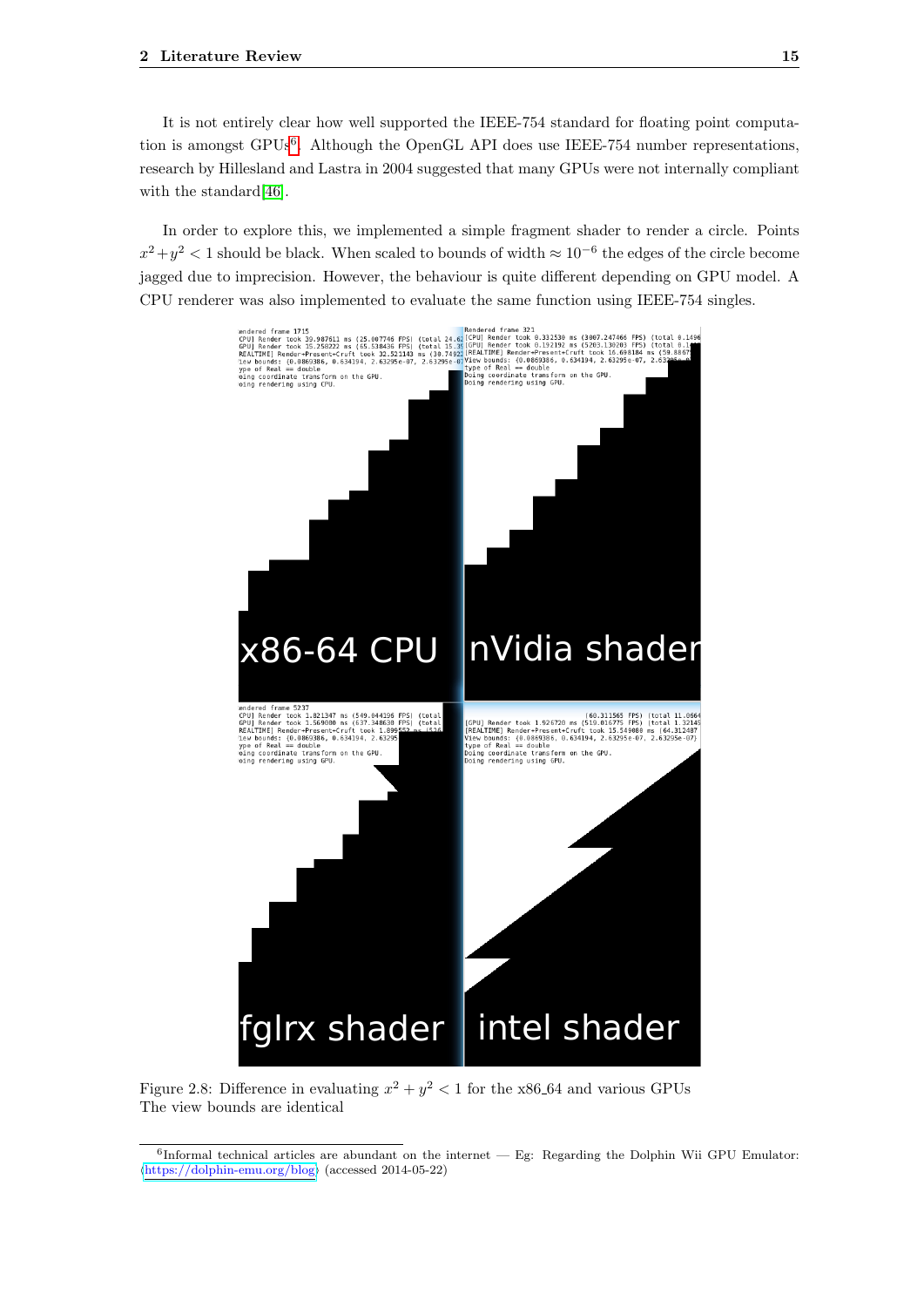# <span id="page-19-0"></span>3. Methods and Design

TODO Write most of this section. I suspect I will have to be very selective about what to fit in considering the word limit.

## <span id="page-19-1"></span>3.1 Collaborative Process

- Collaborated with David Gow on the design and implementation of the SVG viewer
- Individual work: Applying GMP Rationals (Sam), Quadtree (David)
	- CPU renderer, SVG parsing, Control Panel, Python Scripts Sam
	- Most of the OpenGL stuff, Scaling/Translating controls David
	- Other parts were worked on by everyone
- Used git to collaborate  $\langle \text{https://gitucc.asn.au}\rangle$
- Used preprocessor defines to not interfere with each other's code too much
- <span id="page-19-2"></span>• David used a goto letting the team down

## 3.2 Structure of Software

- CPU and GPU renderer supported
	- See figure in "Floating Point Operations on the CPU and GPU"
- Rendering of Cubic Béziers (no antialiasing)
- Partial implementation of shading Paths on CPU (abandoned)
- Ability to move the view around the document with the mouse
- Ability to insert an SVG into the view location
- typedef for number representations
- Ability to control program through scripts or stdio
- <span id="page-19-3"></span>• Hacky python scripts to produce plots by abusing this

## 3.3 Approaches to Arbitrary Precision

- Replace *all* operations with arbitrary precision (ie: Rationals) Horrendously slow
- Change approach to applying coordinate transform  $(2.7)$
- Apply view transformations directly to objects as the view is transformed, rather than just before rendering
	- Allows much better precision and range with just regular IEEE-754 floats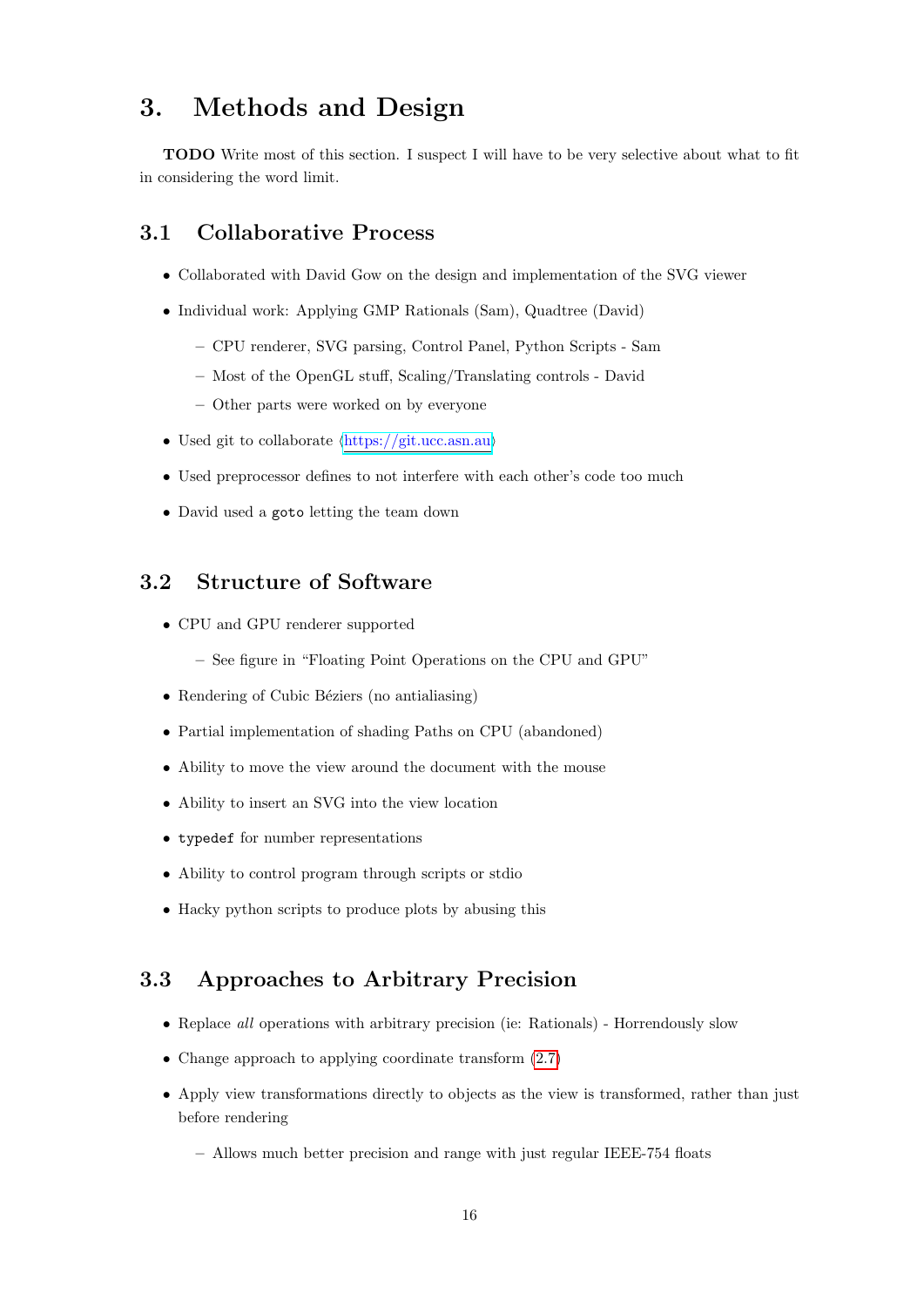- But there is an accumulated rounding error, particularly when zooming out and back in, which is bad
- As above, but introduce intermediate coordinate system; use the Path elements
	- Rendering of individual paths is consistent but overall they drift apart
- As above, but specify Path coordinates with arbitrary precision rationals
	- Works well, rationals slow down though

## <span id="page-20-0"></span>3.4 Number Representations Trialed

- IEEE-754 single, double, extended
- Custom implementation of Rationals with int64\_t
	- Very limited since the integers grow exponentially and overflow
- Custom implementation of Rationals with custom Arbitrary precision integers
	- Actually works
	- Implementation of division is too slow to be feasible
- Custom rationals but with GMP arbitrary precision integers
	- Our implementation of GCD is not feasible
- Paranoid Numbers; store a operation tree of IEEE-754 floats and simplify the tree wherever FE\_INEXACT is not raised
	- This was a really, really, really, bad idea
- Just use GMP rationals already
	- Works
- MPFR floats
	- They work, but they don't truly give arbitrary precision
	- Because you have to specify the maximum precision
	- However, this can be changed at runtime
	- Future work: Trial MPFR floats changing the precision as needed

## <span id="page-20-1"></span>3.5 Libraries Used

- SDL2 Simple Direct media Library
	- Used for window management and to obtain an OpenGL context
	- Also provides BMP handling which is useful
- Ot4 (optional)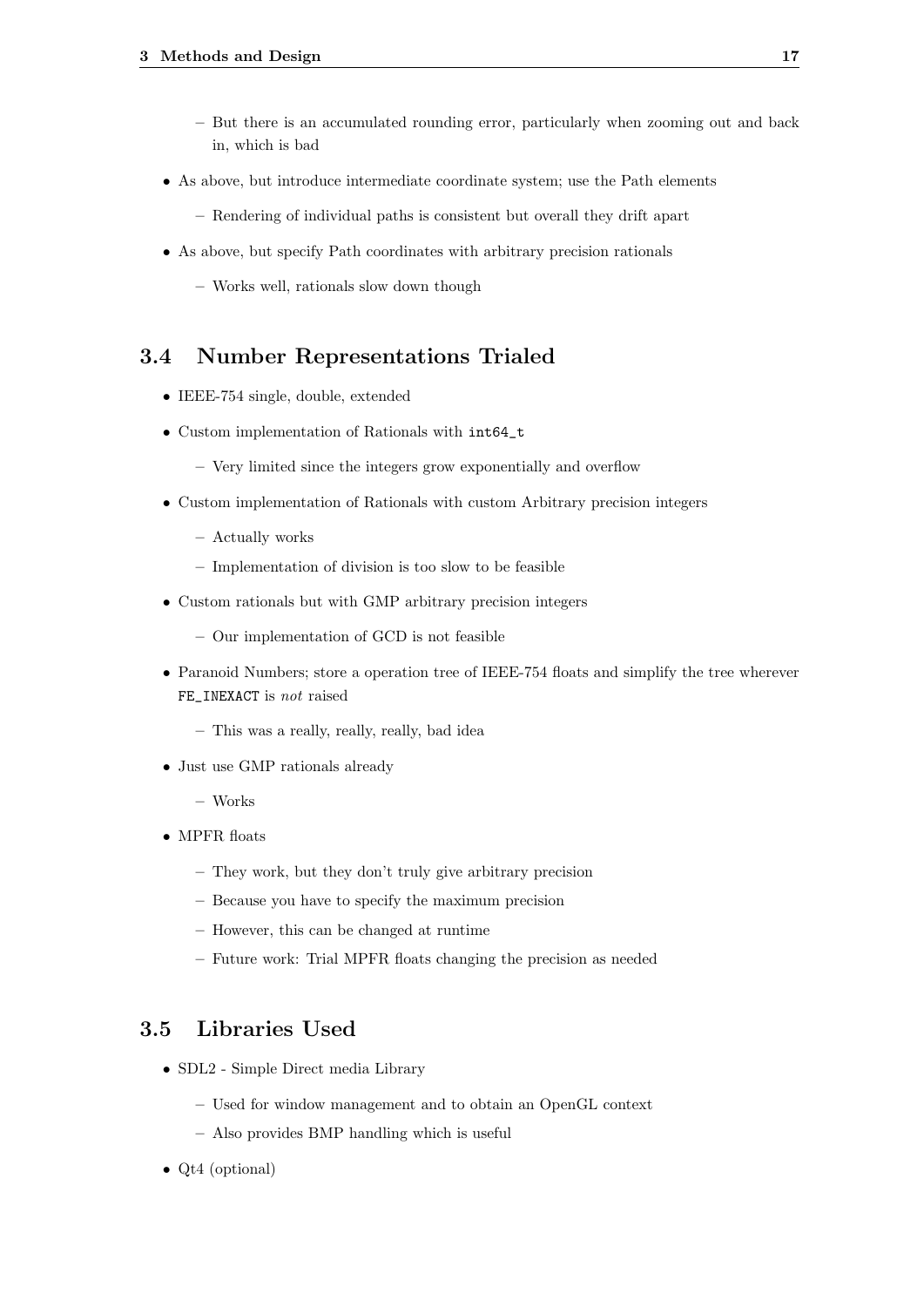- Open source toolkit for Dialog based applications
- We can optionally compile with a Qt4 based control panel
- This is useful for interacting with the document
- Has way more features than we actually use it for
- OpenGL Standard API for rendering on GPUs
	- Using GLSL shaders
	- B´eziers are rendered using a Geometry shader which produces line segments
- PugiXML Open source XML parsing library
	- Used to parse SVGs
- GNU Multiple Precision (GMP)
	- Implements arbitrary precision integers, floats, and rationals
	- We can use the arbitrary precision integers with a custom rational type
	- Or just use the GMP rational type (much better)
	- We don't use the floats, because they are hardware dependent
- MPFR
	- MPFR is built on GMP but ensures IEEE-754 consistent rounding behaviour
	- (Not hardware dependent)
	- We can compile with MPFR floats but the precision is currently fixed at compile time

## <span id="page-21-0"></span>3.6 Design of Performance Tests

- This is mostly covered in the Results chapter
- Control the program through stdin using a python script
- Results plotted with matplotlib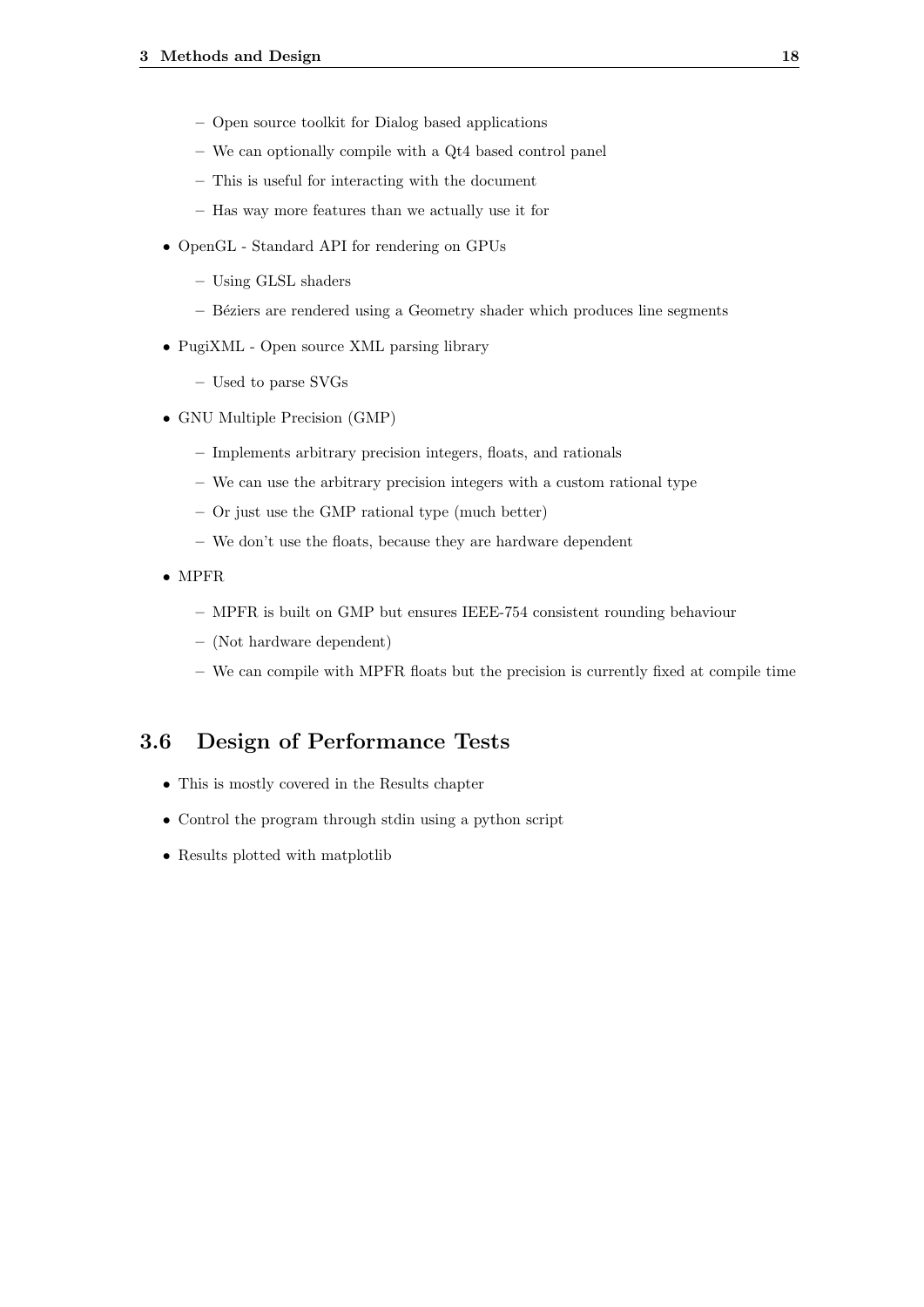## <span id="page-22-0"></span>4. Results and Discussion

Note: Need to be more consistent, I often refer to Béziers and Objects interchangably (since the original design was based around an Object and Bézier was just one possible Object, but we have moved on to pretty much only caring about Béziers now)

## <span id="page-22-1"></span>4.1 Qualitative Rendering Accuracy

Our ultimate goal is to be able to insert detail at an arbitrary point in the document. Therefore, we are interested in how the same test SVG would appear when scaled to the view coordinates, as the view coordinates are varied.

#### <span id="page-22-2"></span>4.1.1 Applying the view transformation directly

Figure [4.1](#page-22-4) shows the rendering of a vector image<sup>[1](#page-22-5)</sup>. Transformation  $(2.7)$  is applied to object coordinates with default IEEE-754 rounding behaviour (to nearest). The loss of precision in the second figure is obvious. This is because division by  $10^{-6}$  increases the rounding error in  $x - v_x$ , by  $10^6$ , so the total error is of the order  $10^6$  ulp which is of the order 0.25

#### TODO: Calculate that properly, shouldn't be hard

<span id="page-22-4"></span>

Figure 4.1: The vector image from Figure [2.1](#page-5-2) under two different scales

#### <span id="page-22-3"></span>4.1.2 Applying cumulative transformations to all Béziers

Rather than applying [\(2.7\)](#page-9-3) to object coordinates specified relative to the document, we can store the bounds of objects relative to the view and modify these bounds according to transformations (??) and (??) as the view is changed. This is convenient for an interactive document, as detail is typically added by inserting objects into the document within the view rectangle. As a result this approach makes the rendering of detail added to the document independent of the view coordinates — until the view is moved.

Repeated transformations on the view will cause an accumulated error on the coordinates of object bounds. This is most noticable when zooming out and then back into the document; the object coordinates will gradually underflow and eventually round to zero. An example of this effect is shown in Figure [4.2](#page-23-2) b)

<span id="page-22-5"></span><sup>1</sup>Unfortunately, since a rendered vector image is a raster image and this figure must be scaled to fit the PDF, the figure as seen here is not a pixel perfect representation of the actual rendering. Most notably, antialiasing effects will be apparent.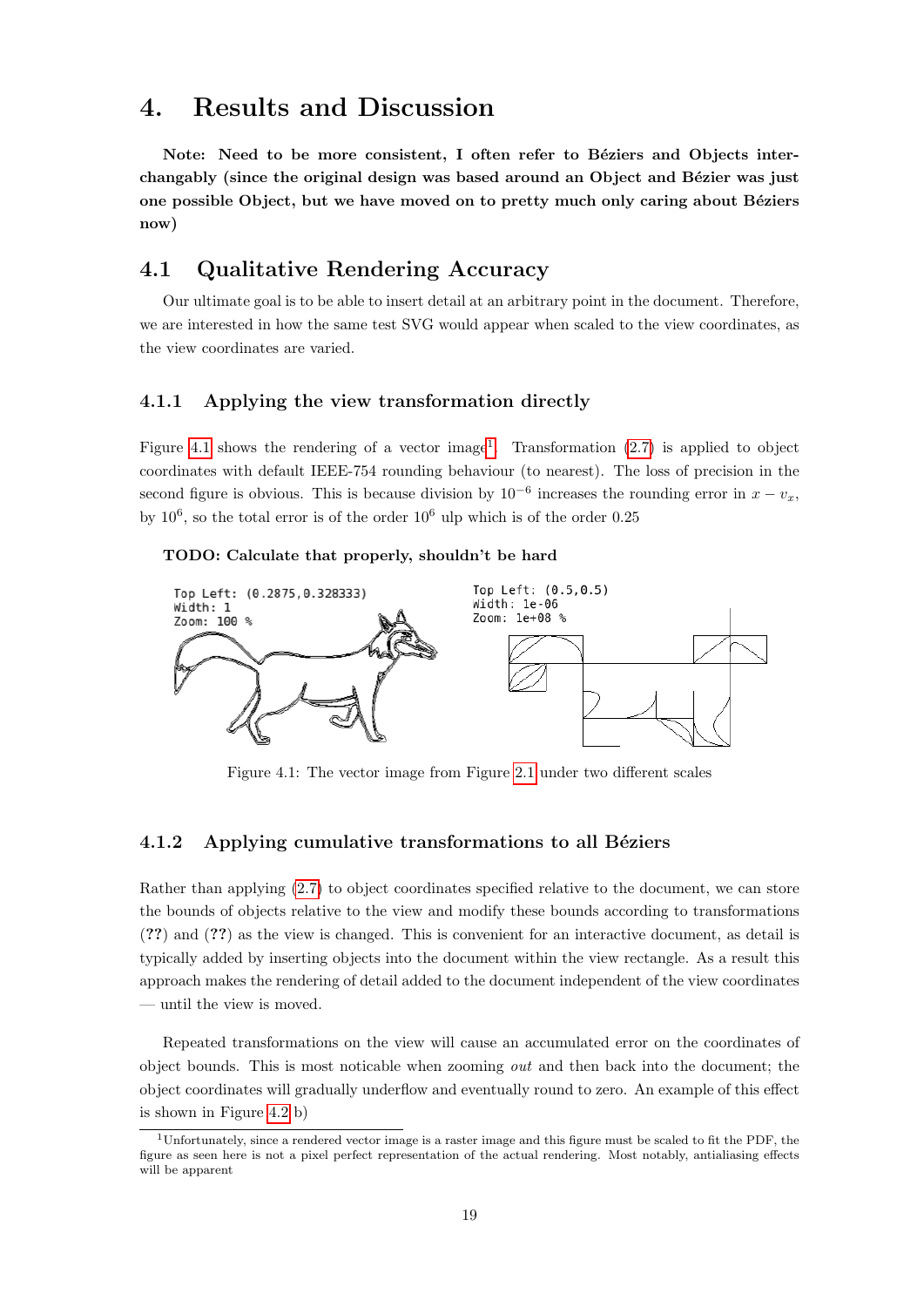<span id="page-23-2"></span>

Figure 4.2: The effect of applying cumulative transformations to all Béziers

#### <span id="page-23-0"></span>4.1.3 Applying cumulative transformations to Paths

In Figure [4.1,](#page-22-4) transformations are applied to the bounds of each Bézier. Figure [4.3](#page-23-3) a) shows the effect of introducing an intermediate coordinate system expressing Bézier coordinates relative to the path which contains them. In this case, the rendering of a single path is accurate, but the overall positions of the paths drift as the view is moved.

We can correct this drift whilst maintaining performance by using an arbitrary or high precision number representation to express the coordinates of the paths - but maintaining the floating point coordinates for Bézier curves relative to their path. As we will discuss in Section ??, this offers an acceptable trade off between rendering accuracy and performance.

<span id="page-23-3"></span>

Figure 4.3: Effect of cumulative transformations applied to Paths a) Path bounds represented using floats b) Path bounds represented using Rationals

## <span id="page-23-1"></span>4.2 Quantitative Measurements of Rendering Accuracy

A useful test SVG is a simple grid of horizontal and vertical lines seperated by 1 pixel. When this SVG is correctly scaled to a view, all that should be visible is a coloured rectangle filling the screen. Increasing the magnification will reveal the grid of lines indicating how the original size of a pixel is scaled.

Figure [4.4](#page-24-2) illustrates the effect of applying the view transformation [\(2.7\)](#page-9-3) directly to the grid. When the grid is correctly rendered, as in Figure [4.4](#page-24-2) a) it appears as a black rectangle. Further from the origin, not all pixels in the grid can be represented and individual lines become visible. As the distance from the origin increases, fewer pixel locations can be represented exactly after performing the view transformation.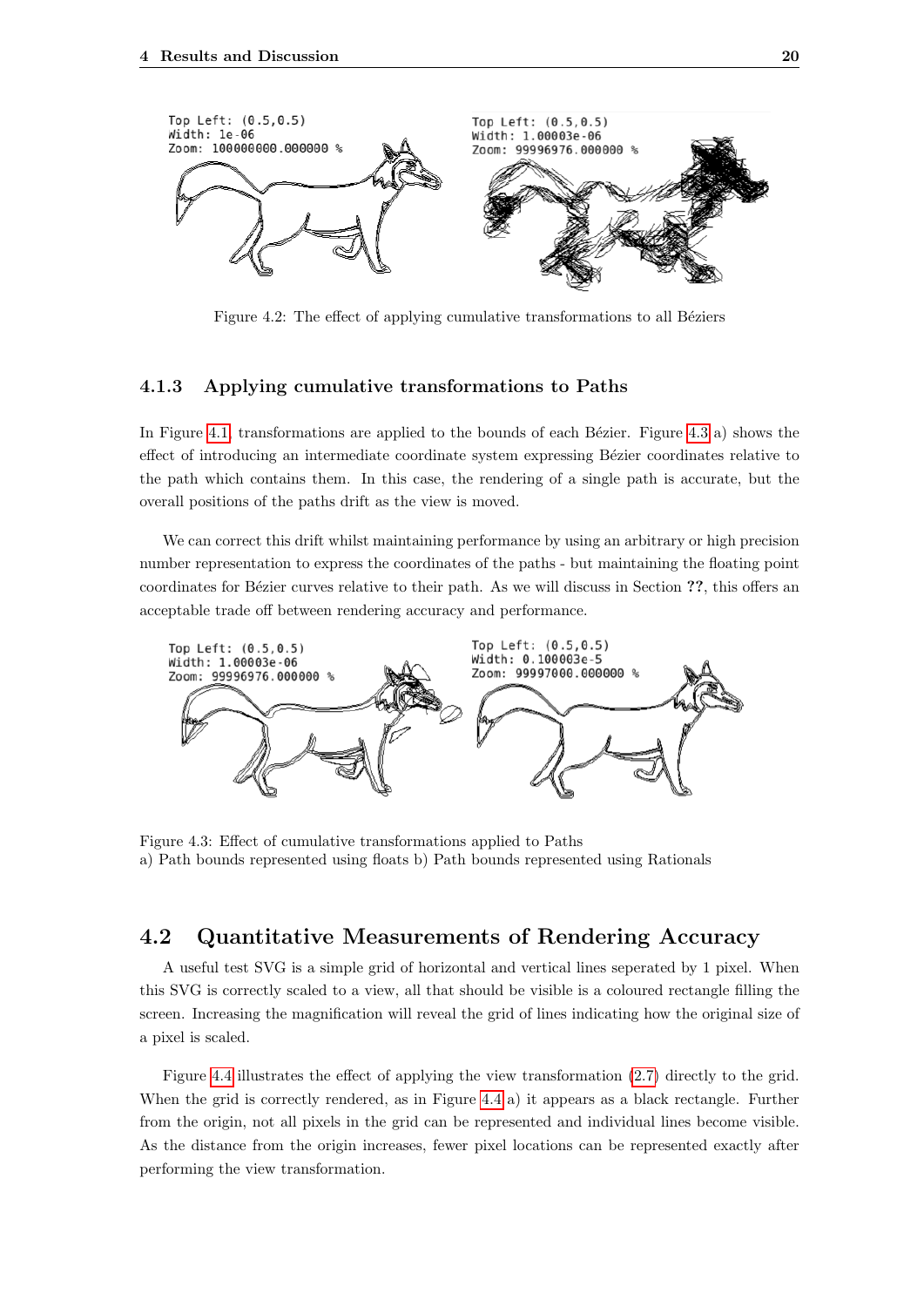An error of 1 ulp is increased by a factor of  $10^6$  to end up comparable to the size of the display  $(0 \rightarrow 1)$ .

<span id="page-24-2"></span>

Figure 4.4: Effect of applying [\(2.7\)](#page-9-3) to a grid of lines seperated by 1 pixel a) Near origin (denormals) b), c), d) Increasing the exponent of  $(v_x, v_y)$  by 1

#### <span id="page-24-0"></span>4.2.1 Names of programs in figures

- single Single precision IEEE-754 with  $(2.7)$  applied directly
- double Double precision IEEE-754 with [\(2.7\)](#page-9-3) applied directly
- $\bullet$  cumul-single Single precision IEEE-754 with cumulative transforms to Béziers
- $\bullet$  cumul-double Double precision IEEE-754 with cumulative transforms to Béziers
- path-single Single precision IEEE-754 with cumulative transforms to Paths
- path-double Single precision IEEE-754 with cumulative transforms to Paths
- path-rat GNU MP Rationals with cumulative transforms to Paths

#### <span id="page-24-1"></span>4.2.2 Precision for Fixed View

By counting the number of distinctly representable lines within a particular view, we can show the degradation of precision quantitatively. The test grid is added to each view rectangle.

Figure [4.5](#page-25-2) shows how precision degrades with  $(v_x, v_y) = (0.5, 0.5)$ . A constant line at 1401 grid locations indicates no loss of precision.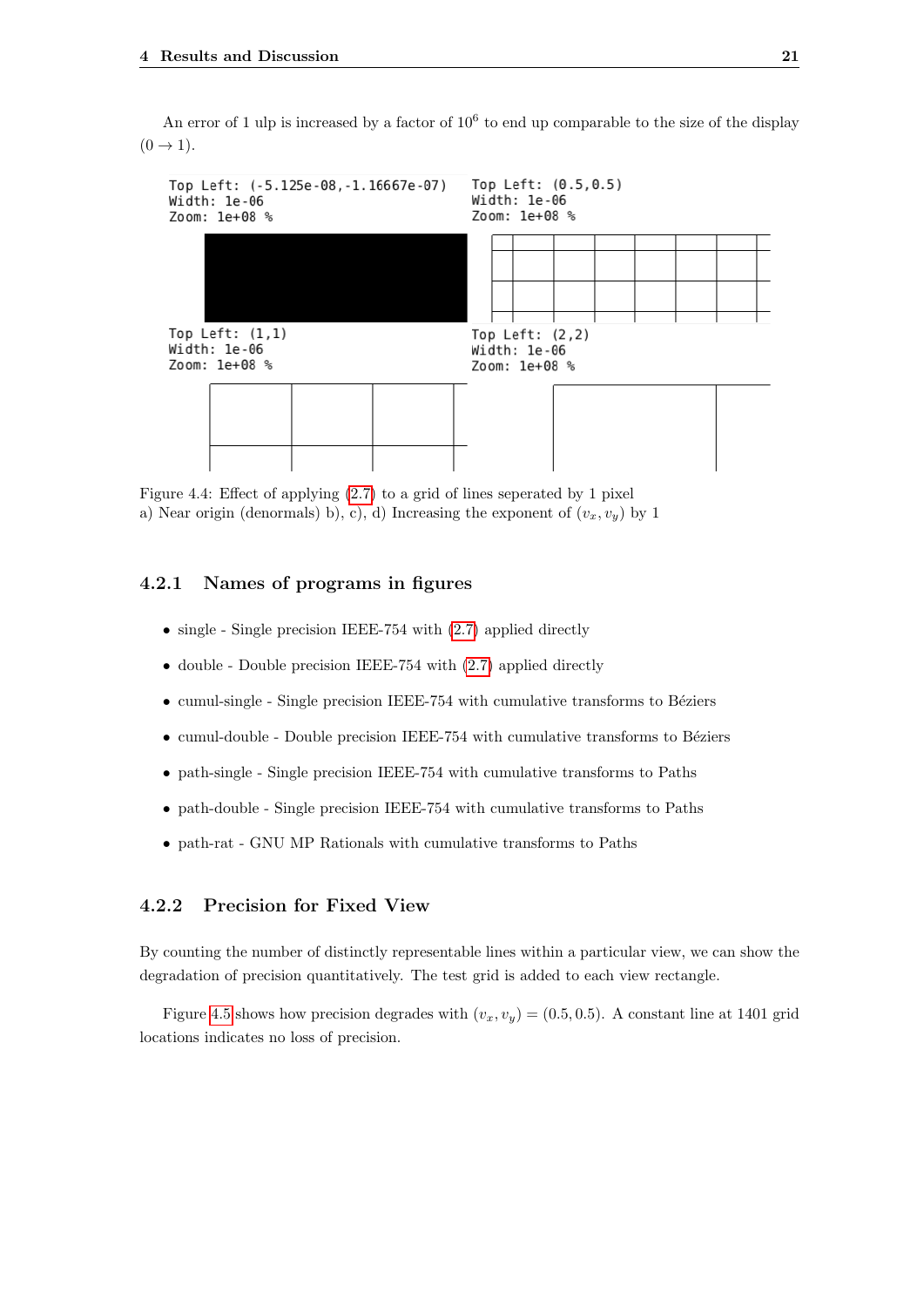<span id="page-25-2"></span>

Figure 4.5: Loss of precision of the grid

#### <span id="page-25-0"></span>4.2.3 Accumulated error after changing the View

<span id="page-25-3"></span>Figure [4.6](#page-25-3) shows the total error in the coordinates of each line in the grid after the view is scaled (zooming out) by repeated transformations. A constant line at 0 indicates no accumulated error.



Figure 4.6: Error in the coordinates of the grid

By considering Figure [4.5](#page-25-2) and [4.6,](#page-25-3) path-rat is the winner.

## <span id="page-25-1"></span>4.3 Performance Measurements whilst Rendering

As discussed above, we succeeded in preserving rendering accuracy as defined above for an arbitrary view. However this comes at a performance cost, as the size of the number representation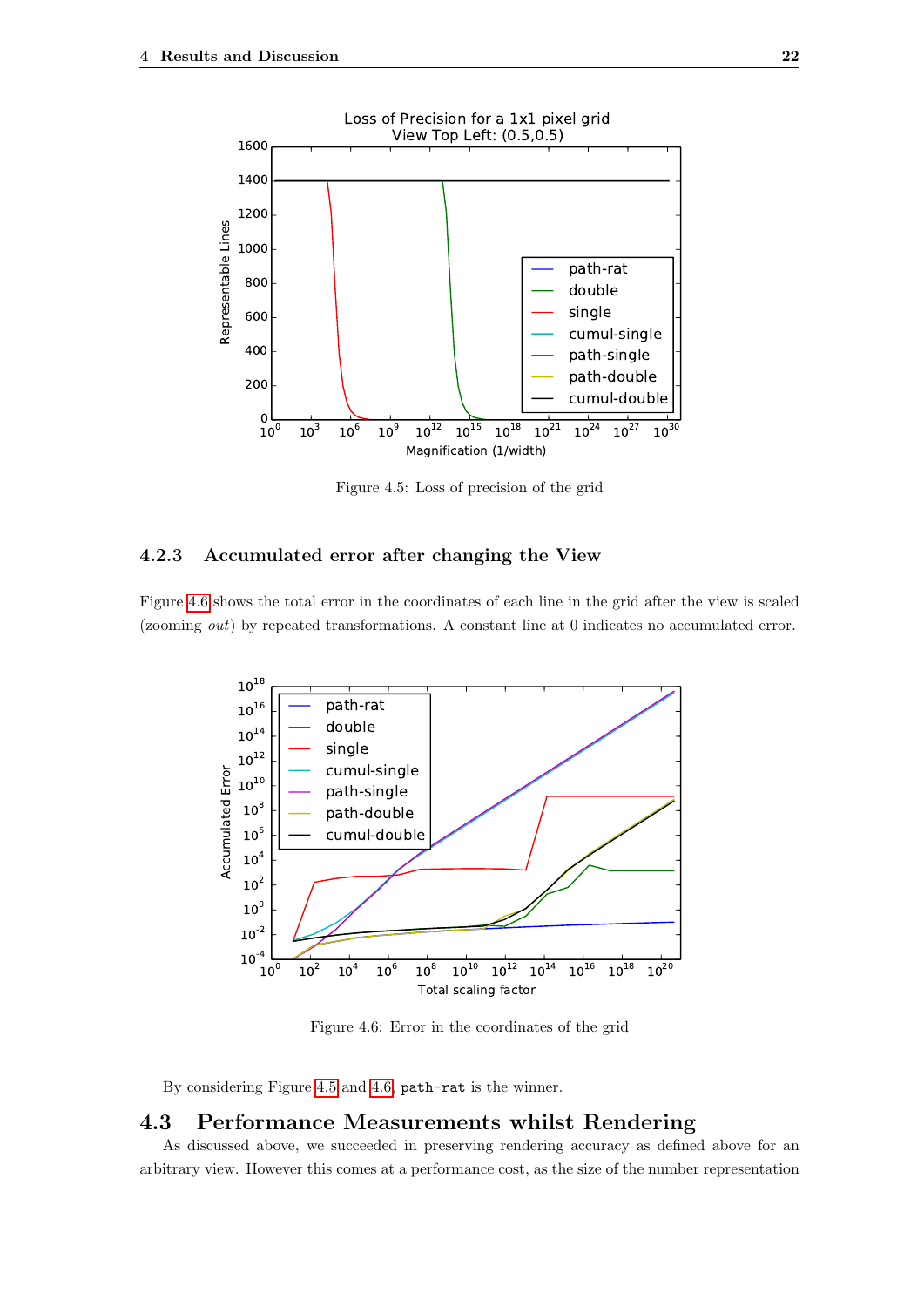must grow accordingly.

#### TODO: Insert performance measurements here

TODO: Also, would be nice to show a graph (log scale) where something goes past  $10^{\pm320}$  (absolute limit for doubles, previous figures are all within range of representable floats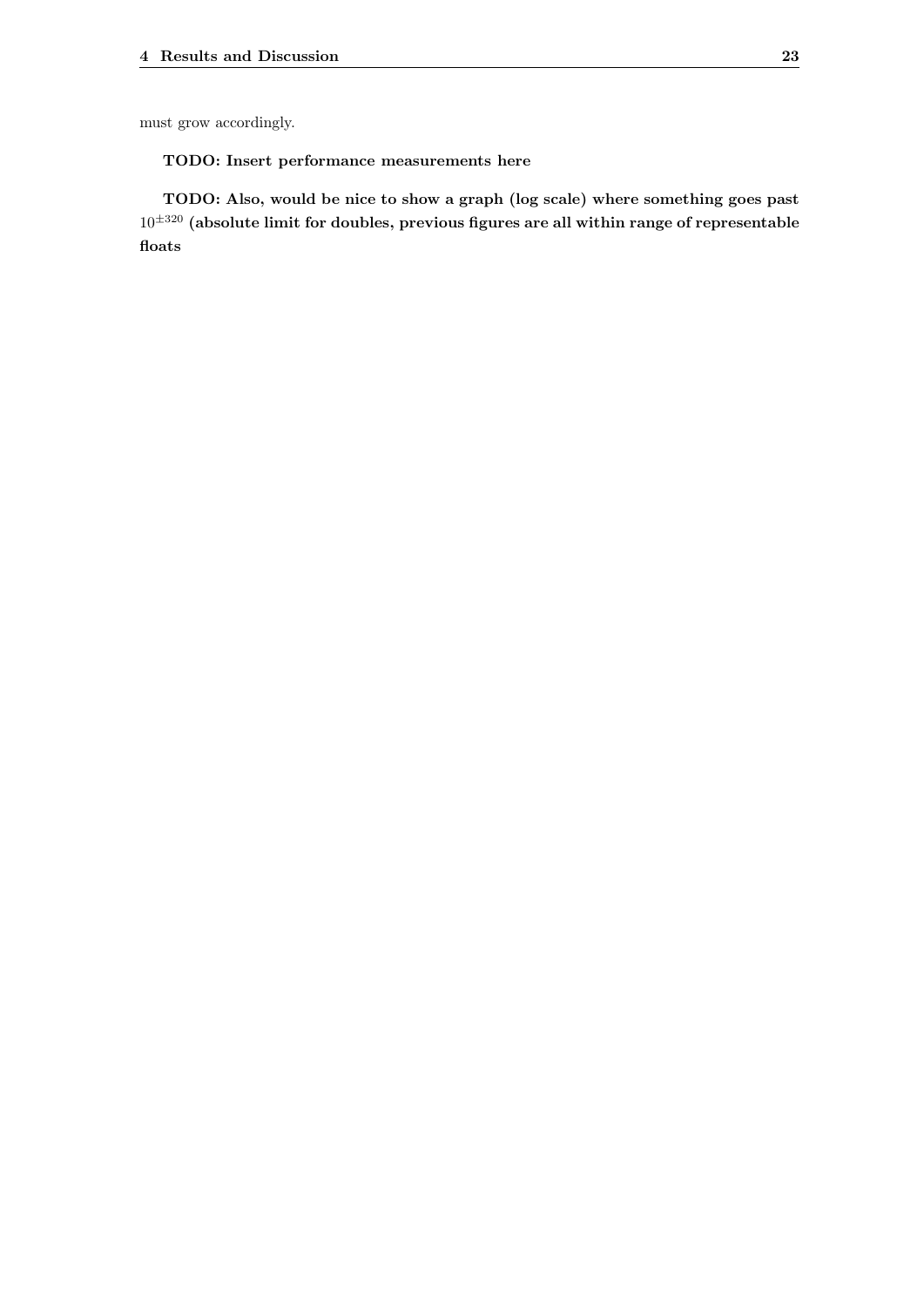# <span id="page-27-0"></span>5. Conclusion

- What we have done?
	- Implemented a basic SVG viewer
	- Demonstrated how precision affects rendering vector graphics
	- Showed how the choice of transformations to apply affects rendering
	- Using GMP rationals, demonstrated the ability to render SVGs scaled to an arbitrary position in a document
- Possible future work
	- Implement more of the SVG standard (eg: Shading)
	- Trial alternative number representations, eg: MPFR with algorithm to set precision
	- Allow for saving and loading SVGs with arbitrary precision
	- Deal with zooming very far in to intersection of lines (requires subdividing paths)
	- Compare with David's Quadtree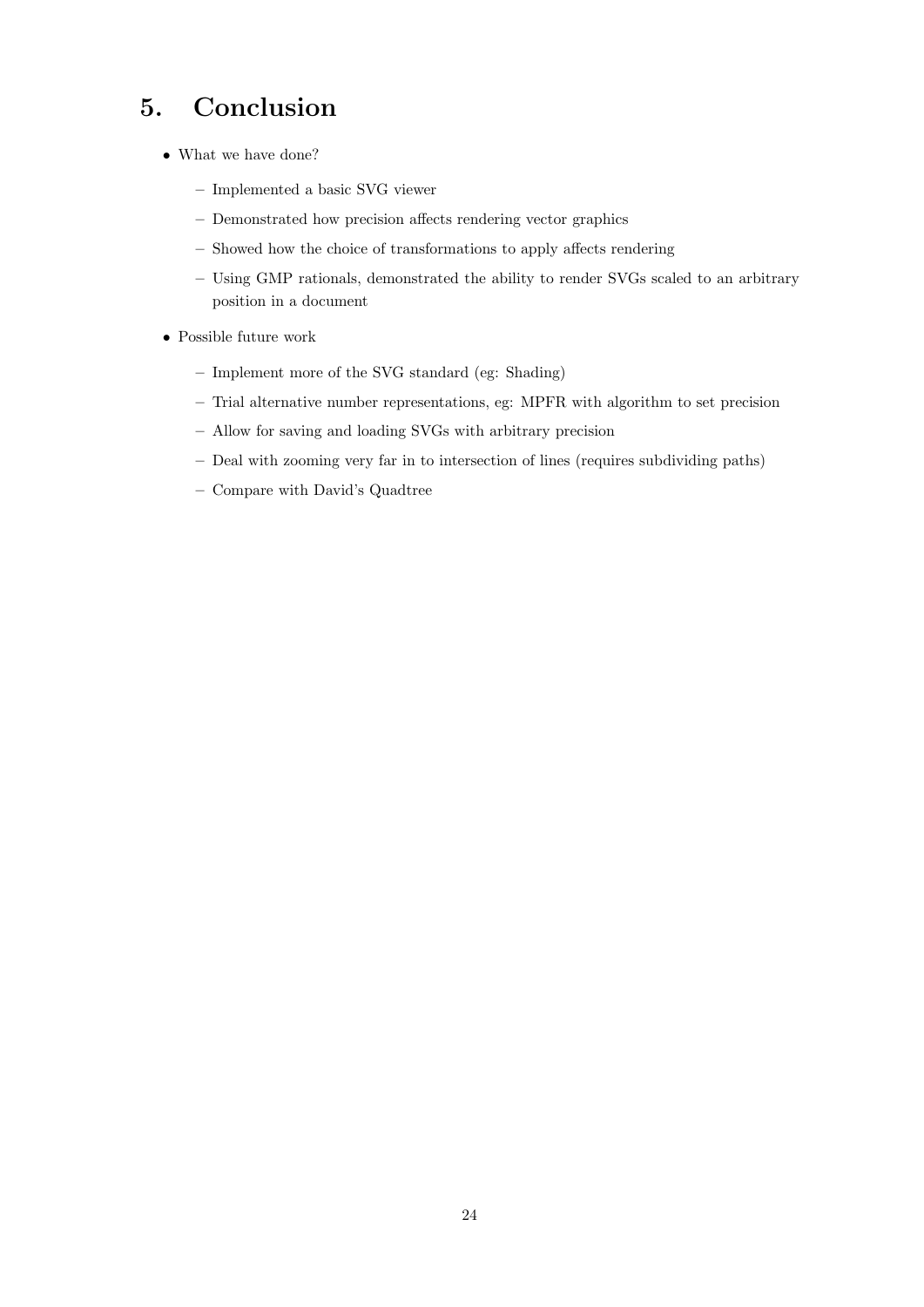# <span id="page-28-2"></span>References

- <span id="page-28-0"></span>[1] Sam Moore. Infinite precision document formats (project proposal).  $\langle \frac{http://szmore.net/ipdf/documents/ProjectProposalSam.pdf}{?}$ , 2014.
- <span id="page-28-1"></span>[2] David Gow. Infinite-precision document formats (project proposal).  $\langle \frac{http://davidgow.net/stuff/ProjectProposal.pdf}{http://davidgow.net/stuff/ProjectProposal.pdf}\rangle$  $\langle \frac{http://davidgow.net/stuff/ProjectProposal.pdf}{http://davidgow.net/stuff/ProjectProposal.pdf}\rangle$  $\langle \frac{http://davidgow.net/stuff/ProjectProposal.pdf}{http://davidgow.net/stuff/ProjectProposal.pdf}\rangle$ , 2014.
- <span id="page-28-3"></span>[3] Adobe Systems Incorporated. PostScript Language Reference. Addison-Wesley Publishing Company, 3rd edition, 1985 - 1999.
- <span id="page-28-4"></span>[4] Michael A. Wan-Lee Cheng. Portable document format (PDF) – finally, a universal document exchange technology. Journal of Technology Studies, 28(1):59 – 63, 2002.
- <span id="page-28-5"></span>[5] Adobe Systems Incorporated. PDF Reference. Adobe Systems Incorporated, 6th edition, 2006.
- <span id="page-28-6"></span>[6] Brian Hayes. Pixels or perish. American Scientist,  $100(2):106 - 111$ ,  $2012$ .
- <span id="page-28-7"></span>[7] Erik Dahlstóm, Patric Dengler, Anthony Grasso, Chris Lilley, Cameron McCormack, Doug Schepers, Jonathon Watt, Jon Ferraiolo, Fujisawa Jun, and Dean Jackson. Scalable vector graphics (svg) 1.1 (second edition). W3C Recommendation, August 2011. Retrieved 2014-05- 23.
- <span id="page-28-8"></span>[8] David Goldberg. What every computer scientist should know about floating-point arithmetic. ACM Comput. Surv., 23(1):5–48, March 1991.
- <span id="page-28-9"></span>[9] David Goldberg. The design of floating-point data types. ACM Lett. Program. Lang. Syst., 1(2):138–151, June 1992.
- <span id="page-28-10"></span>[10] Carl Worth and Keith Packard. Xr: Cross-device rendering for vector graphics. In Linux Symposium, page 480, 2003.
- <span id="page-28-11"></span>[11] Donald Hearn and M Pauline Baker. Computer Graphics. Prentice Hall, Inc, Upper Saddle River, New Jersey 07458, USA, 2 edition, 1997.
- <span id="page-28-12"></span>[12] Kurt E. Brassel and Robin Fegeas. An algorithm for shading of regions on vector display devices. SIGGRAPH Comput. Graph., 13(2):126–133, August 1979.
- <span id="page-28-13"></span>[13] J. M. Lane and R. and M. Rarick. An algorithm for filling regions on graphics display devices. ACM Trans. Graph., 2(3):192–196, July 1983.
- <span id="page-28-14"></span>[14] Jack E Bresenham. Algorithm for computer control of a digital plotter. IBM Systems journal, 4(1):25–30, 1965.
- <span id="page-28-15"></span>[15] Xiaolin Wu. An efficient antialiasing technique. SIGGRAPH Comput. Graph., 25(4):143–152, July 1991.
- <span id="page-28-16"></span>[16] Hugo Elias. Graphics.  $\langle$ [http://freespace.virgin.net/hugo.elias/graphics/x](http://freespace.virgin.net/hugo.elias/graphics/x_main.htm)\_main.htm) accessed May 2014.
- <span id="page-28-17"></span>[17] Donald Knuth. The METAFONT Book. Addison-Wesley, 2 edition, 1983.
- <span id="page-28-18"></span>[18] Donald Knuth. The TFX Book. Addison-Wesley, 2 edition, 1983.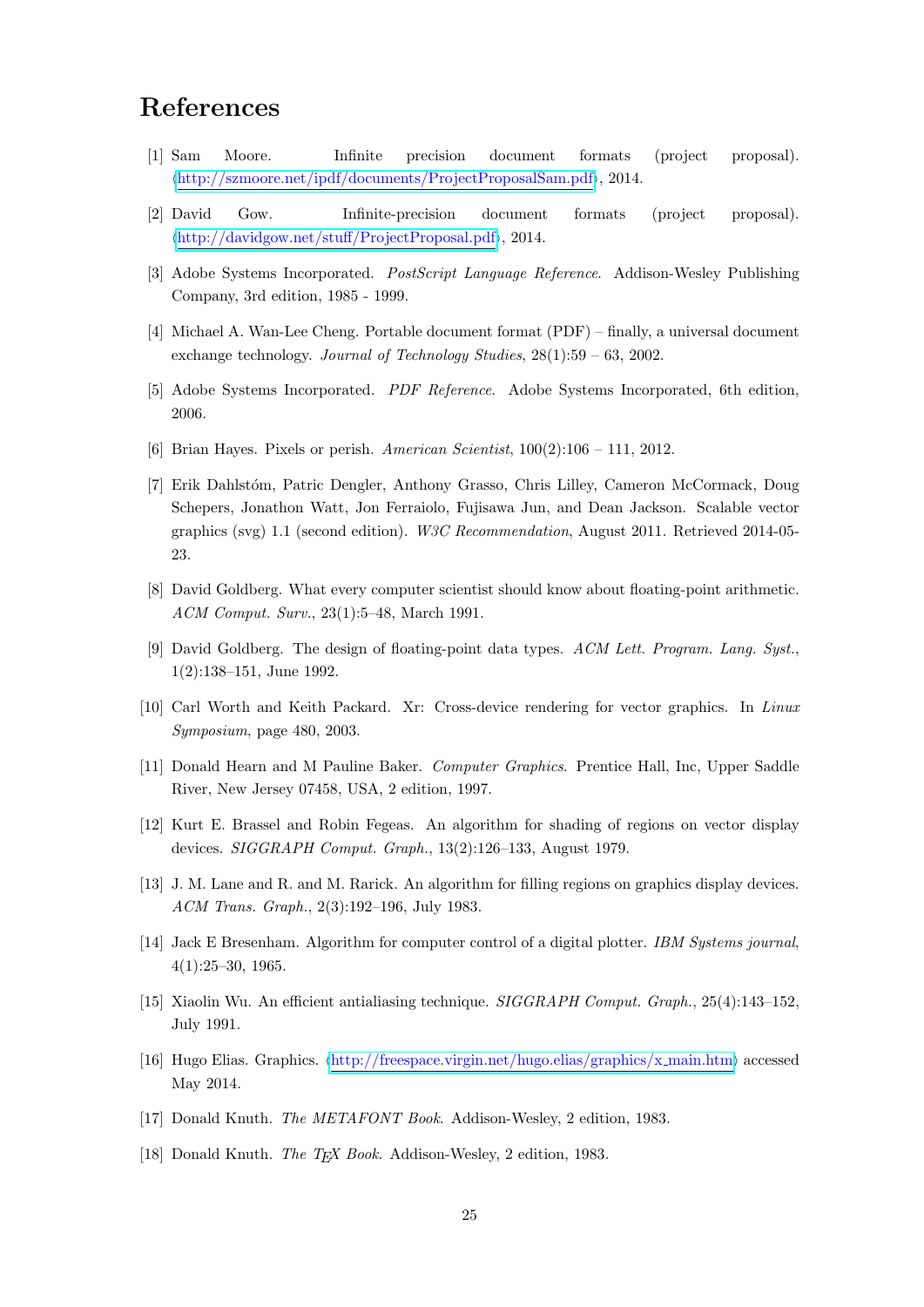- <span id="page-29-0"></span>[19] Pierre E. Bézier. A personal view of progress in computer aided design. SIGGRAPH Comput. Graph., 20(3):154–159, July 1986.
- <span id="page-29-1"></span>[20] Ron Goldman. The fractal nature of bezier curves. The de Casteljau subdivision algorithm is used to show that Bezier curves are also attractors (ie: fractals). A new rendering algorithm is derived for Bezier curves.
- <span id="page-29-2"></span>[21] David G. Barnes, Michail Vidiassov, Bernhard Ruthensteiner, Christopher J. Fluke, Michelle R. Quayle, and Colin R. McHenry. Embedding and publishing interactive, 3 dimensional, scientific figures in portable document format (pdf) files. PLoS ONE, 8(9):1 – 15, 2013.
- <span id="page-29-3"></span>[22] W3C. Extensible markup language (xml) 1.0 (fifth edition). W3C Recommendation, November 2008.
- <span id="page-29-4"></span>[23] W3C. Html5 - developer view - a vocabulary and associated apis for html and xhtml. W3C Candidate Recommendation, April 2014.
- <span id="page-29-5"></span>[24] W3C. Cascading style sheets level 2 revision 1 (css 2.1) specification. W3CRecommendation, June 2011.
- <span id="page-29-6"></span>[25] Nelson Beebe. Extending T<sub>EX</sub> and METAFONT with floating-point arithmetic.  $TUGboat$ , 28(3), 2007.
- <span id="page-29-7"></span>[26] ECMA International. ECMAScript Language Specification.  $\langle \frac{\text{http://www.ecma-interrational.org}{\text{arclosed 2014-05-22, 5.1 edition}}$ , June 2011.
- <span id="page-29-8"></span>[27] I. Bennett Goldberg. 27 bits are not enough for 8-digit accuracy. Commun. ACM, 10(2):105– 106, February 1967.
- <span id="page-29-9"></span>[28] IEEE standard for binary floating-point arithmetic. ANSI/IEEE Std 754-1985, 1985.
- <span id="page-29-10"></span>[29] IEEE standard for floating-point arithmetic. IEEE Std 754-2008, pages 1–70, Aug 2008.
- <span id="page-29-11"></span>[30] Jean-Michel Muller, Nicolas Brisebarre, Florent de Dinechin, Claude-Pierre Jeannerod, Vincent Lefèvre, Guillaume Melquiond, Nathalie Revol, Damien Stehlé, and Serge Torres. Handbook of Floating-Point Arithmetic. Birkhäuser Boston Inc., Cambridge, MA, USA, 2010.
- <span id="page-29-12"></span>[31] Ieee standard for floating-point arithmetic. IEEE Std 754-2008, pages 1–70, Aug 2008.
- <span id="page-29-13"></span>[32] Michael J. Kelley, Matthew A. Postiff, Advisor Richard, and B. Brown. A cmos floating point unit, 1997.
- <span id="page-29-14"></span>[33] P.-M. Seidel and G. Even. On the design of fast ieee floating-point adders. In *Computer* Arithmetic, 2001. Proceedings. 15th IEEE Symposium on, pages 184–194, 2001.
- <span id="page-29-15"></span>[34] William R. Dieter, Akil Kaveti, and Henry G. Dietz. Low-cost microarchitectural support for improved floating-point accuracy. IEEE Comput. Archit. Lett., 6(1):13–16, January 2007.
- <span id="page-29-16"></span>[35] Edin Kadric, Paul Gurniak, and André DeHon. Accurate parallel floating-point accumulation. In Computer Arithmetic (ARITH), 2013 21st IEEE Symposium on, pages 153–162. IEEE, 2013.